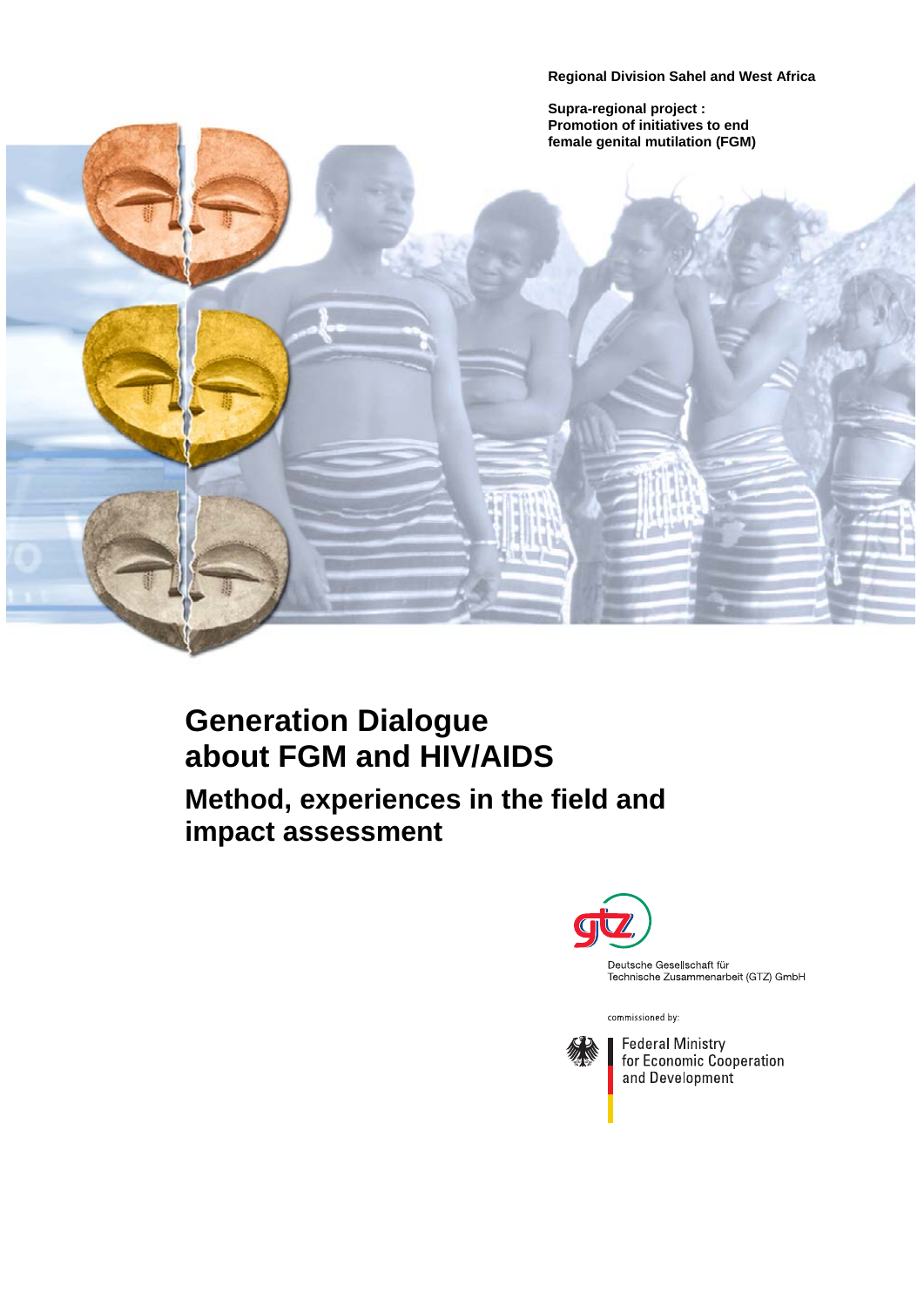# **Generation Dialogue about FGM and HIV/AIDS**

**Method, experiences in the field and impact assessment**

2005, Eschborn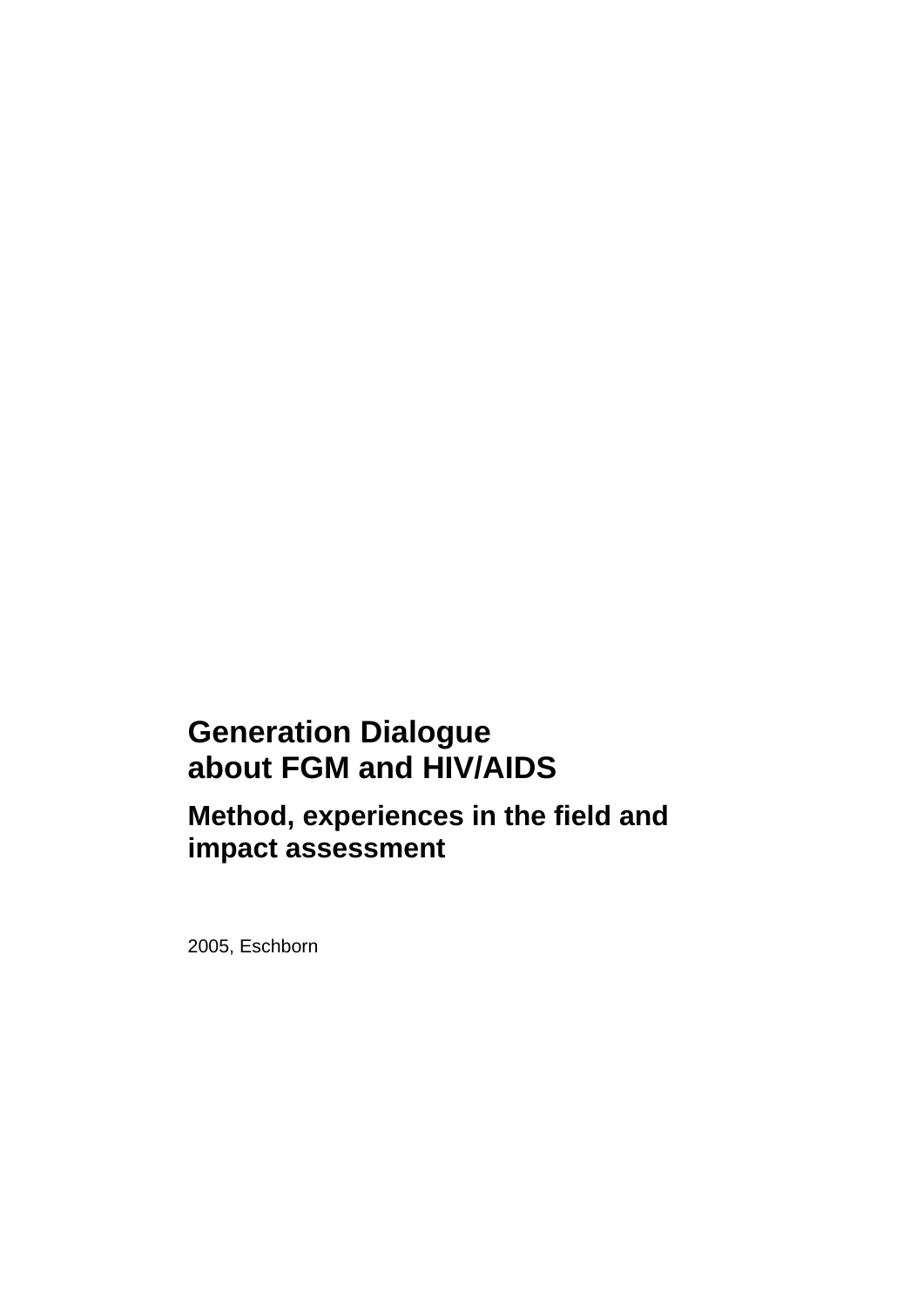**Published by:** 

Deutsche Gesellschaft für Technische Zusammenarbeit (GTZ) GmbH Postfach 51 80 65726 Eschborn Internet: [http://www.gtz.de](http://www.gtz.de/)

Supra-regional project: Promotion of initiatives to end Female Genital Mutilation (FGM)

Responsible: Kerstin Lisy Telephone: +49 (61 96) 79 1578 Fax: +49 (61 96) 79 7177 E-mail: [kerstin.lisy@gtz.de](mailto:kerstin.lisy@gtz.de) Internet: <http://www.gtz.de/fgm>

Author: Anna von Roenne

Photos: Anna and Franz von Roenne

Contact in the Federal Ministry for Economic Cooperation and Development: Division 211, Tel. +49 (228) 535 3741

Print: MediaMix Organisations- und Beteiligungsgesellschaft m.b.H. 65824 Schwalbach

Eschborn, 2005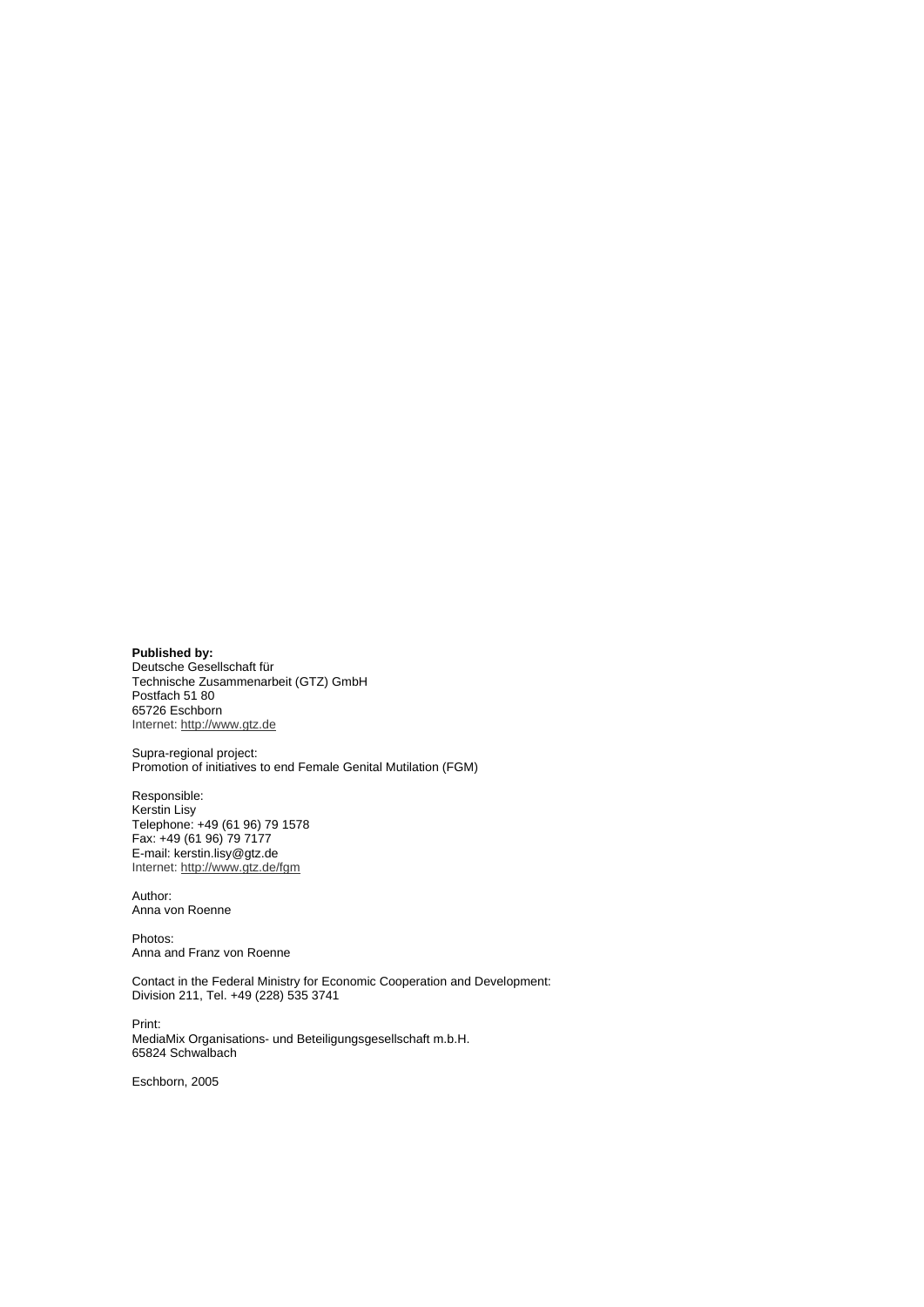# **Contents**

| <b>Preface</b>                  |                                                                                                                                                                                                                             | ij.                                                                                     |
|---------------------------------|-----------------------------------------------------------------------------------------------------------------------------------------------------------------------------------------------------------------------------|-----------------------------------------------------------------------------------------|
|                                 | <b>Acknowledgements</b>                                                                                                                                                                                                     |                                                                                         |
| <b>Context</b>                  |                                                                                                                                                                                                                             | 1                                                                                       |
| 1.                              | <b>Method</b>                                                                                                                                                                                                               | $\mathbf{2}$                                                                            |
| 1.1<br>1.2<br>1.3<br>1.4<br>1.5 | The dialogue approach<br>The topics for dialogue<br>The target groups<br>The preparations<br>The workshops                                                                                                                  | $\mathbf{2}$<br>$\mathbf{3}$<br>$\overline{\mathbf{3}}$<br>$\overline{\mathbf{4}}$<br>5 |
| 2.                              | Some important exercises                                                                                                                                                                                                    | 6                                                                                       |
| 2.1<br>2.2<br>2.3<br>2.4        | Proverbs and sayings<br>The curiosity exercise<br>Areas of power and of powerlessness<br>Life paths                                                                                                                         | 6<br>$\overline{7}$<br>$\overline{7}$<br>8                                              |
| 3.                              | The community dialogue, follow-up workshops and next steps                                                                                                                                                                  | 8                                                                                       |
| 4.                              | The first generation dialogues: the issues                                                                                                                                                                                  | 9                                                                                       |
| 4.1<br>4.2<br>4.3               | Women's life paths in the past and at present (Conakry, 2002)<br>Women's dialogue on sexual morality, HIV/AIDS and<br>female genital mutilation (Labé and Faranah, 2003)<br>Men's dialogue on sexual morality, HIV/AIDS and | 9<br>11<br>14                                                                           |
|                                 | female genital mutilation (Labé and Faranah, 2003)                                                                                                                                                                          |                                                                                         |
| 5.                              | <b>Impact assessment</b>                                                                                                                                                                                                    | 17                                                                                      |
| <b>Bibliography</b>             |                                                                                                                                                                                                                             | 18                                                                                      |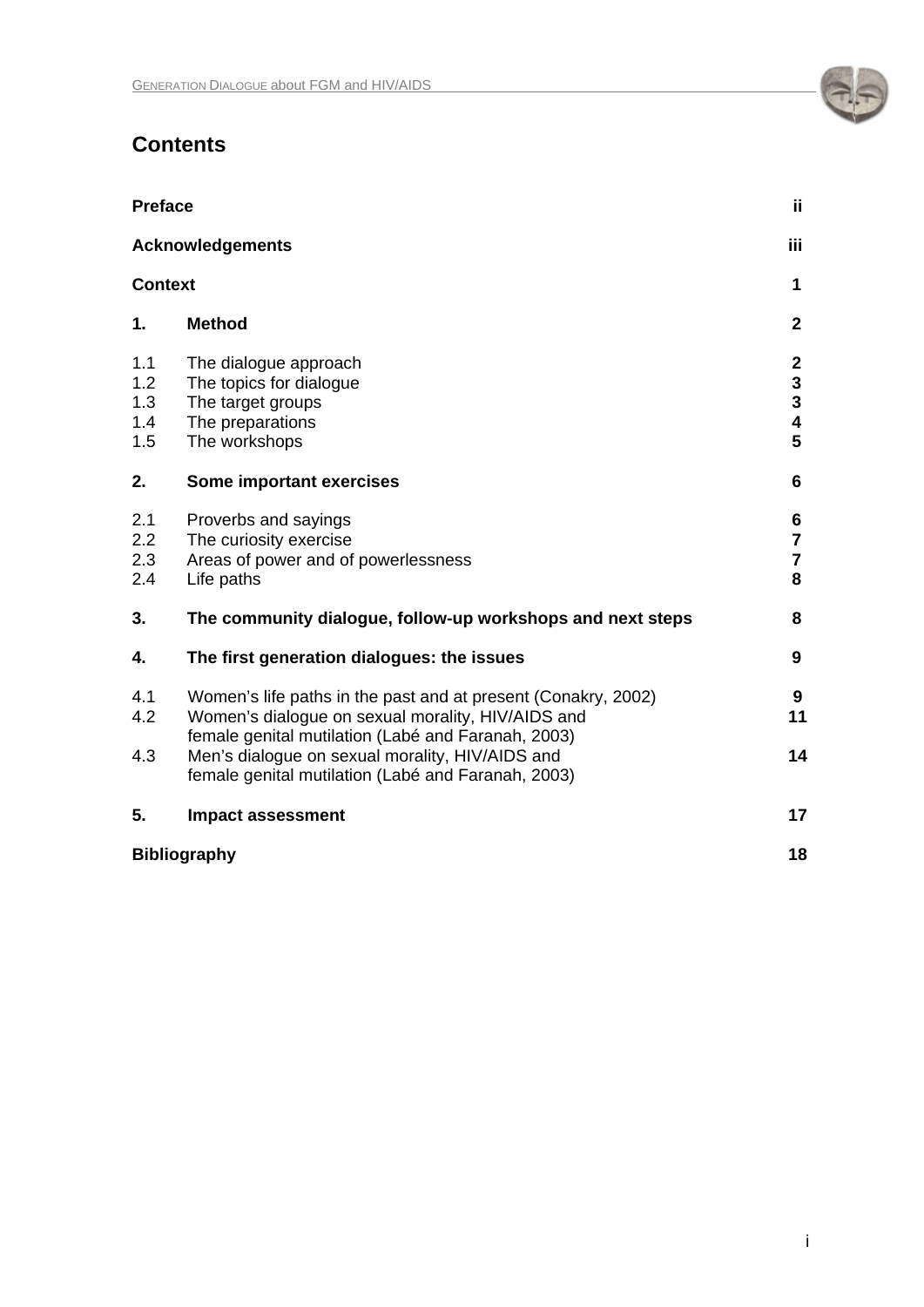# **Preface**

An estimated 130 million women are affected by genital mutilation worldwide, with another two million girls being added to these figures each year. Female Genital Mutilation (FGM) – as it is termed internationally – is an overarching term describing various forms of operative procedures on the external female genitalia. International organisations and declarations condemn such practises as a violation of human rights and as an infringement of the rights of the child and the right to health and physical integrity. The endeavour against FGM is not just one for basic human rights or women's right to physical integrity and reproductive health. Indeed, commitment to this cause also stands for the empowerment of women.

The Federal German Government has responded to requests of partner countries where numerous local institutions and organisations, already engaged in the struggle against FGM, are looking for support in this regard. On behalf of the Federal German Ministry for Economic Cooperation and Development (BMZ), the GTZ has been implementing the supra-regional project "Promotion of initiatives to end Female Genital Mutilation (FGM)" since 1999. The project is located at the Africa Department of GTZ headquarters in Eschborn and is supporting initiatives and projects in a number of African countries, currently in Benin, Burkina Faso, Ethiopia, Guinea, Kenya, Mali and Mauretania.

The project objective is to inform the public in our partner countries about the consequences of FGM and to generate the openness needed to be able to overcome such harmful practices. In this context, it is aimed both to evaluate and make available successful approaches and to support local initiatives. It is further aimed to integrate FGM into projects of German Technical Cooperation. The potential for integration is, for example, given in sectors dealing with health, education, youth, gender, human rights, legal counselling, good governance, the reform of state and society, decentralisation and rural development.

In the context of the activities developped in Guinea, the project has designed and piloted an approach called "Generation Dialogue" which aims at stimulating communication and exchange between the young and the old on topics related to sexuality, including FGM and HIV/AIDS. The approach has proven to be successful both in terms of creating opportunities for reflection on difficult subjects and in terms of changing attitudes and behaviour.

This publication describes how the approach was applied in Guinea, explains its main steps and exercices, illustrates the issues that were discussed and provides a summary of the impact on participants and their families. Since its pilot phase, the Generation Dialogue has been further developped in Guinea by local NGOs and has been introduced in Mali and Kenya.

We hope that this publication raises further interest in an approach that has been able to move from mere information and awareness raising on FGM and related topics to a method that allows for a genuine dialogue and mutual understanding between generations and sexes and leads to changes in attitudes and behaviour.

Dr. Jochen Salow **Kerstin Lisy** 

 $x^{\mu}$ 

Regional Manager Team leader Supra-regional Sahel and Westafrica 1 **Project** "Project "Promotion of initiatives to end FGM"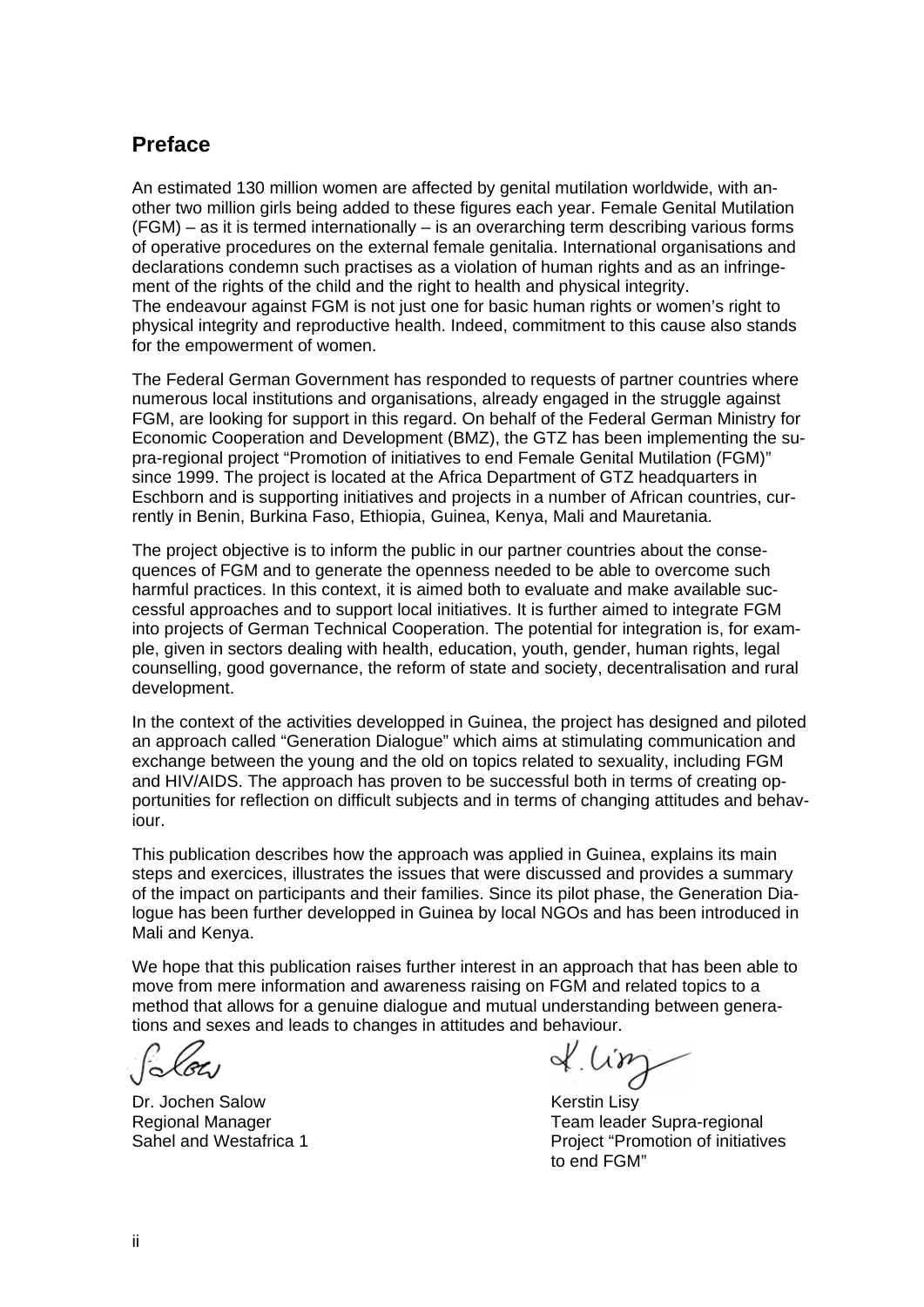

# **Acknowledgements**

The Generation Dialogue approach, its development, implementation and evaluation as described in this report, are an outcome of the constructive partnership between the GTZ supra-regional project "Promotion of initiatives to end Female Genital Mutilation (FGM)" and the network of local non-governmental organisations (NGOs) that it supports in Guinea.

In this context we would like to thank our Guinean partner NGOs, the 'Fraternité Médicale Guinée' (FMG), the 'Association des Sages-femmes Guinée' (ASFEGUI), 'Cellule de Coordination sur les Pratiques Nefastes' (CPTAFE Labé and Faranah), the 'Association d'aide pour la promotion des femmes Faranah' (AAPF), the 'Association des femmes pour la formation et l'appui d'accoucheuses villageoises Faranah' (AFFAAV), the 'Club des amis du monde de Labé', and the'Club artistique Amadou Hampathé Bah de Labé'.

The Generation Dialogues in Labé and Faranah were organised in cooperation with the GTZ-supported Guineo-German Health and AIDS Control Programme (PSS). We would like to thank the PSS for supporting this project and for encouraging us to include the important issue of HIV/AIDS in the approach.

Furthermore, we should like to thank the GTZ Office team in Guinea, and in particular our honorary member, Guy Ablefoni, its director, for their ready administrative and moral support.

The fact that we were able to field-test this approach on several occasions in less than a year's time is a solid indicator for the Guinean team's positive spirit and sincere commitment. The collaboration with our partner NGOs and between us in the coordination team, including, in addition to the signatories, Madeleine Tolno, consultant to the FGM project in Guinea, and Fatoumata Binta Bah, medical director of the FMG association, have been an important learning experience for all of us: The time we spent together, and everything we learned throughout, continues to enrich our lives.

In 2005, we plan to transfer the Generation Dialogue approach to Kenya. The Kenya-German health programme works for young people's sexual and reproductive health and rights, including the ending of female genital mutilation, a serious problem for many young Kenyan women. The methods and findings from Guinea presented in this report will be the guideline for the challenges ahead of us.

Conakry and Eschborn, January 2005

Dr. Jeanne Manguet Anna v. Roenne

GTZ-FGM-National Coordinator **P**sychologist and CBC consultant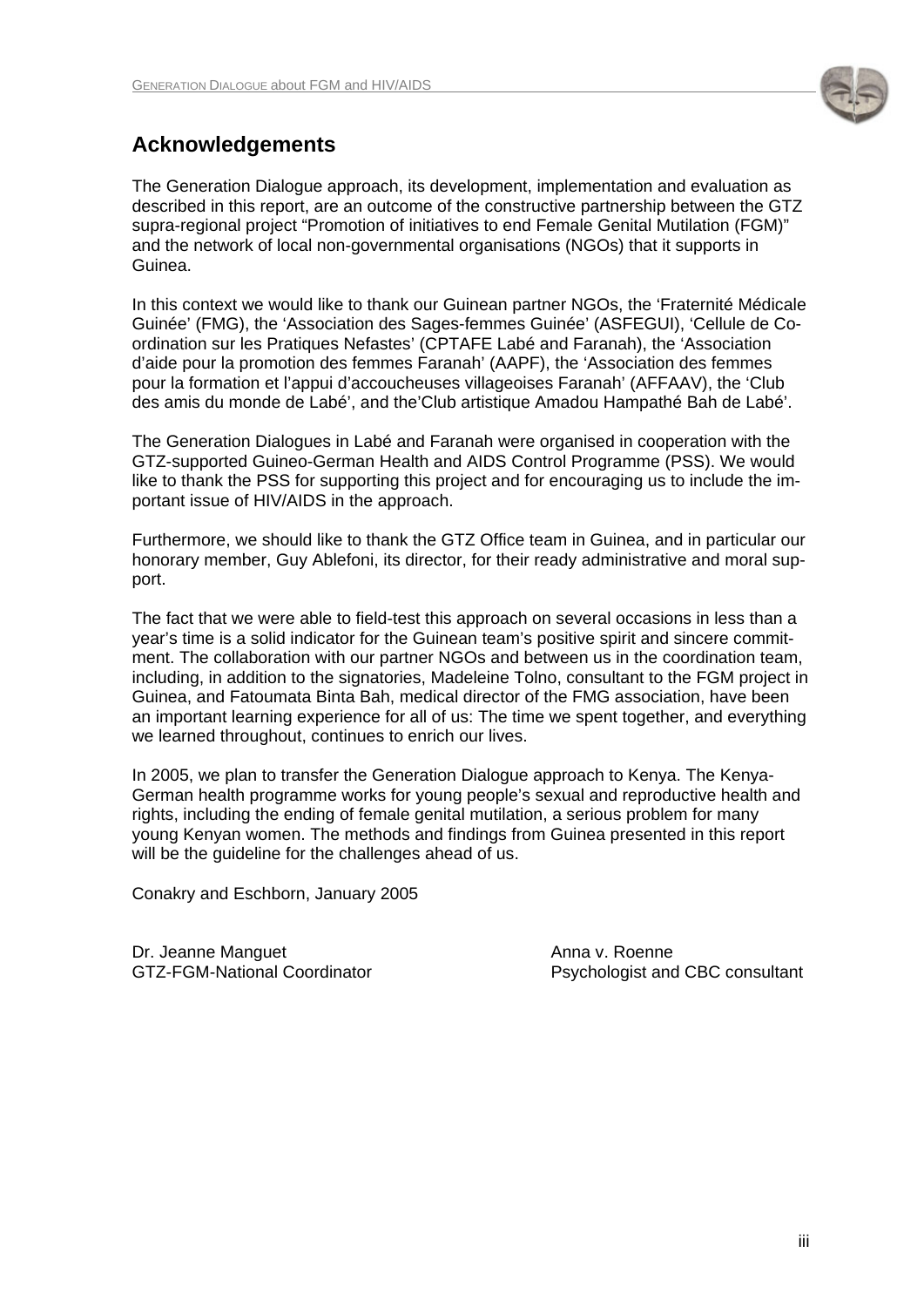

# **Context**

'I've seen a fair amount in my life and taken part in a good deal of projects. But, believe me, what we've started here is really important. We've launched something in the communities that no one can stop now.'

*Madeleine Tolno, aged 60, project coordination team* 

Since 1999, the supra-regional project "Promotion of initiatives to end female genital mutilation (FGM)" has provided financial and technical support to several non-governmental organisations (NGOs) in Guinea. By means of training and the facilitation of regular exchanges between the partner organisations, the coordination team supported the discussion, monitoring and evaluation of methods, achievements and constraints encountered in their work.

At an internal review, in 2001, one important finding was that the supported NGOs mostly continued the same approach that had been used in Guinea for over a decade to no avail: NGO teams invited communities to attend speeches and films where the harmful effects of the practice on women's and girls' health were listed and shown, with the aim to convince their target groups to "learn and understand" and, consequently, to stop their age-old tradition. Although these events tended to be well attended, they did not seem to be very effective: In 1999, 98% of women stated that they had undergone female genital mutilation (DNS, 1999), making Guinea the country with the highest known FGC prevalence in the world. Curiously, even leading members of the NGOs organising these campaigns admitted to having had their own daughters undergo the cutting procedure – in order to comply with the strong social pressure to respect their people's customs. Against this background, the coordination team suggested that the NGOs try out a new approach. It seemed that many families in Guinea were well aware of the health risks and harmful effects of the practice on their daughters. Yet there were other reasons due to which they continued with it nonetheless. The challenge was to open the debate on these other, more hidden factors. To get this debate going, the NGOs were trained in action research methodology. In the action research framework, their role would change: it was no longer their task to educate the communities; as researchers, they had to ask open questions, listen and facilitate frank and respectful discussions where all contributions were accepted and not judged as "right" or "wrong".

In 2000, the partner NGOs launched the new 'listening and dialogue' approach among their target groups, including health care staff, male and female youths, religious leaders, teachers and women. They organised 'peer reflection days' for each of these groups, always separating the different age groups and the two sexes and assuring that each group was facilitated by someone who matched the group in terms of age, sex and socioeconomic status.

The enthusiastic response of the population, the active participation in the 'peer reflection days', the frank discussions and honest testimonies took the associations and the coordination team by surprise. In several communities, additional peer reflections days had to be organised because more and more men and women wanted to join in the discussion and contribute their point of view. The most important lesson for the NGO members was that, overall, the target groups were well informed about the harmful effects of the practice on their women and girls. However, they were also keenly aware of the negative social implications, both for them and their daughters, on resisting this important tradition. In weighing advantages and disadvantages, most of them were faced with a painful di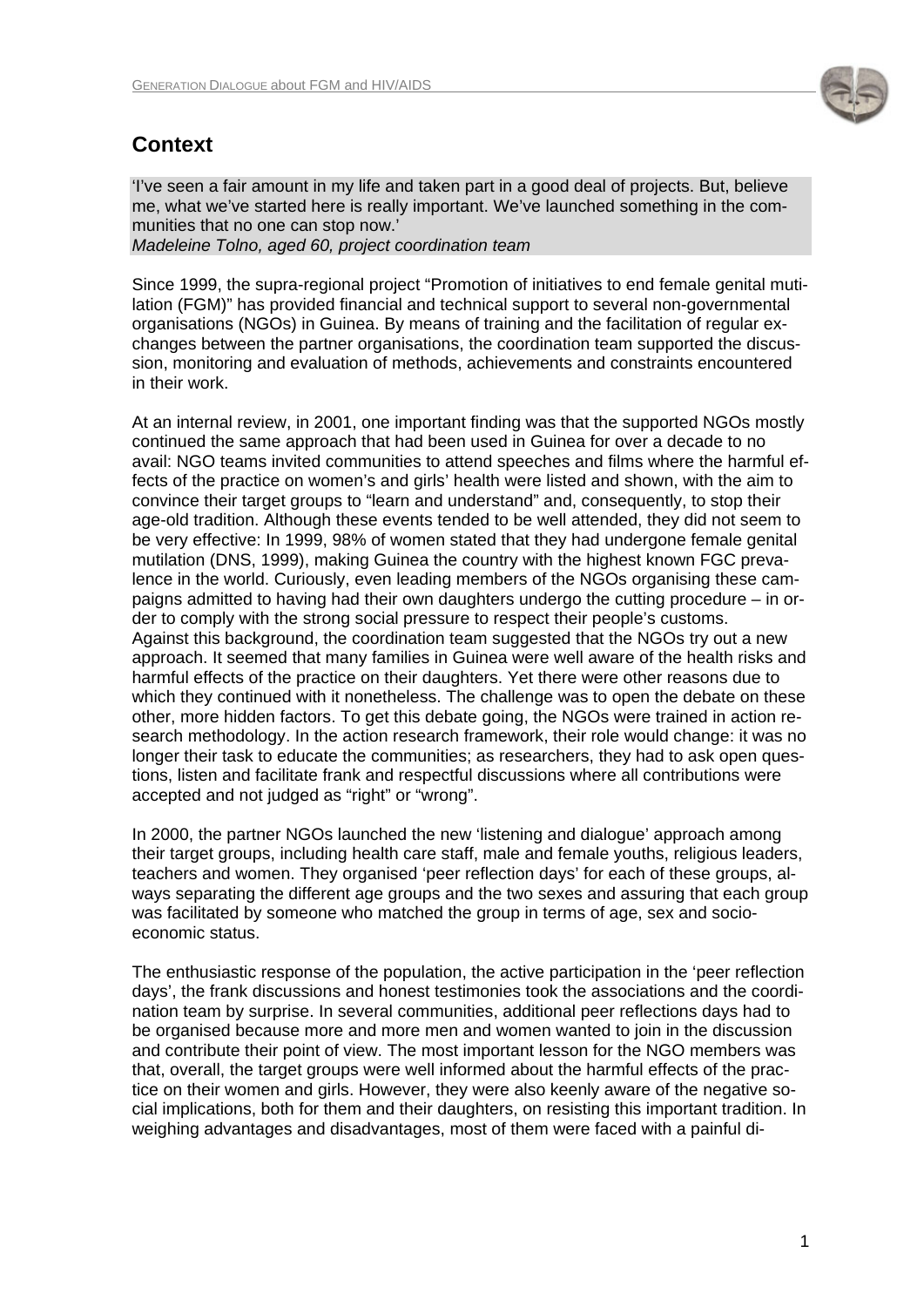lemma. And most of them admitted that they would rather not be the first to stand up for a change in their customs.

Currently, many actors in the field of behavioural change communication (FGM, HIV/AIDS) wonder why their campaigns that effectively increase the knowledge of their target groups do not result in the envisaged behaviour changes. The 'listening and dialogue' approach is based on a different concept of individual and social development. Information in itself is not enough to make people change. Rather, they need to be able to relate it to their particular, personal situation in ongoing discussions and exchange with peers and trusted community leaders. New points of view and new behavioural options can only emerge when ambivalences and dilemmas have been expressed and acknowledged, and when acceptable ways of resolving them are jointly and gradually explored and tested.

One result of the peer reflection days with the young women was their request that similar open and respectful discussions be organised for them together with their mothers and grandmothers. During their own discussions with the facilitators, they had been able to express and compare their ambivalences, fears and visions. Now they hoped to share this experience with their elders: staunch guardians of the customs and traditions they dared to challenge.

The first generation dialogue was organised in response to this request, and in its context we developed this set of tools. Throughout, it has been our goal to enable the young and the old to reflect on their values and aspirations and to consider, in their own time, whether, when and how changes of respected traditions should come about.

# **1. Method**

"I thought, at my age, nobody could teach me anything anymore. But these last few days have changed me. In fact I no longer know how to behave. I've got a great deal to think about. I thank you."

*El Hadj Fodé, aged 75, dialogue participant and influential person from Labé* 

### **1.1 The dialogue approach**

The Generation Dialogue approach is based on a narrative philosophy of personal and cultural development. Individuals understand themselves and what happens in the world around them through, and as part of, their evolving collective and their personal (hi-) stories. In order to make both personal and social development possible, it is essential that the involved communities' stories and histories be respected and that any projected changes fit into their respective narratives, their concepts, imagery and metaphors.

Hence it is doubly important that personal and cultural narratives (which are mutually determining) are listened to in the generation dialogue workshops. In this way, participants can see that they are taken seriously and that their values, fears and hopes are understood and taken into account in the forging of new narratives or (hi-)stories that reflect the views of both the young and the old.

The dialogues create spaces for reflection, for listening and for exchange, enabling the two parties to treat each other with mutual respect and appreciation - in spite of differing views on a number of issues. The conditions for such appreciative listening must be carefully prepared and sustained by the moderators throughout the dialogue projects. The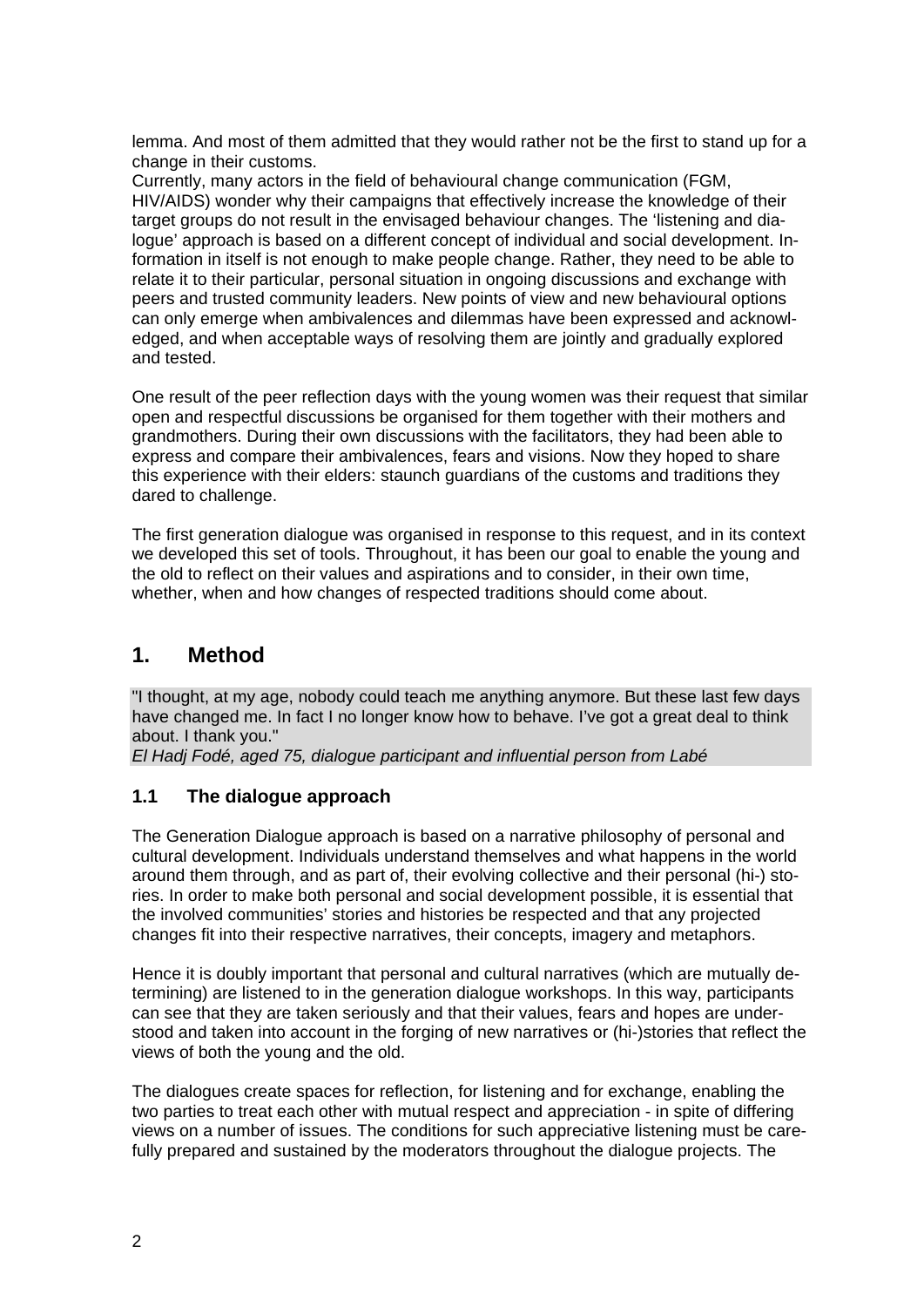

language should be the local rather than the official language and the terms and metaphors used should balance tradition and modernity. The age and sex of the moderators, the aids utilised, the workshop setting and its atmosphere – all these aspects must be adapted to the needs and worlds of the two groups, so as to avoid that one generation would feel disadvantaged.

The methods used during the workshops ensure that each generation has the opportunity to express itself and be heard by the other, and that the two generations begin to reflect on their own convictions:

What are the differences between our history/ies and the history/ies of the others?How did we arrive at our point of view?

If we were in their position would we see things differently?

Where can we come closer together, and where do we want to maintain our differences? In our experience, the fact that, in the course of the workshops, the participants experience dialogues in the plenary, in small groups and in pairs, makes them recognise and point out the way in which the personal, cultural and political spheres of the issues they struggle with are interlinked. The gender dimension of their problems, for example, emerged at all levels and helped create a new solidarity, and a range of new and shared ideas on taking action, between younger and older women.

# **1.2 The topics for dialogue**

The dialogue approach does not dictate any particular topics that should be discussed: it is a generative method that creates an enabling environment in which the urgent issues will automatically emerge. It has been our experience that the meeting of two generations to discuss topical themes in a respecting and appreciative context leads quickly to the heart of the matter: a changing world with changing demands on young people, gender relations and sexual morality.

It is easier to interest and motivate older people to participate if traditional values and stories from the past are included in the discussion. We observed that older people felt more at ease and more confident when they were asked to make a contribution on these subjects, rather than on burning issues such as sexuality or HIV/AIDS. Nevertheless, these themes will come up in the discussion in their own time because they are the priority issues between the generations.

### **1.3 The target groups**

In Guinea, our local partner NGOs selected the target groups and their representatives who would participate in the dialogue workshops. It must be remembered that the generation dialogue method was not an isolated intervention but an integral part of a range of activities (see page 4) aimed to encourage reflection, listening and dialogue in the target communities.

To stimulate discussion in fairly traditional Moslem communities, it is essential to involve religious leaders. Their explicit approval of the dialogues, or better still their participation, will enhance the visibility and the impact of the dialogues.

The number of participants should not exceed 15 per generation. And in order to have a real impact on a community, these participants must be carefully selected. For the younger participants, the criteria are based on their capacity to become multipliers for the dialogue approach. We tried to find young people who were already active in the context of a project or association, who commanded the respect of their peers and possessed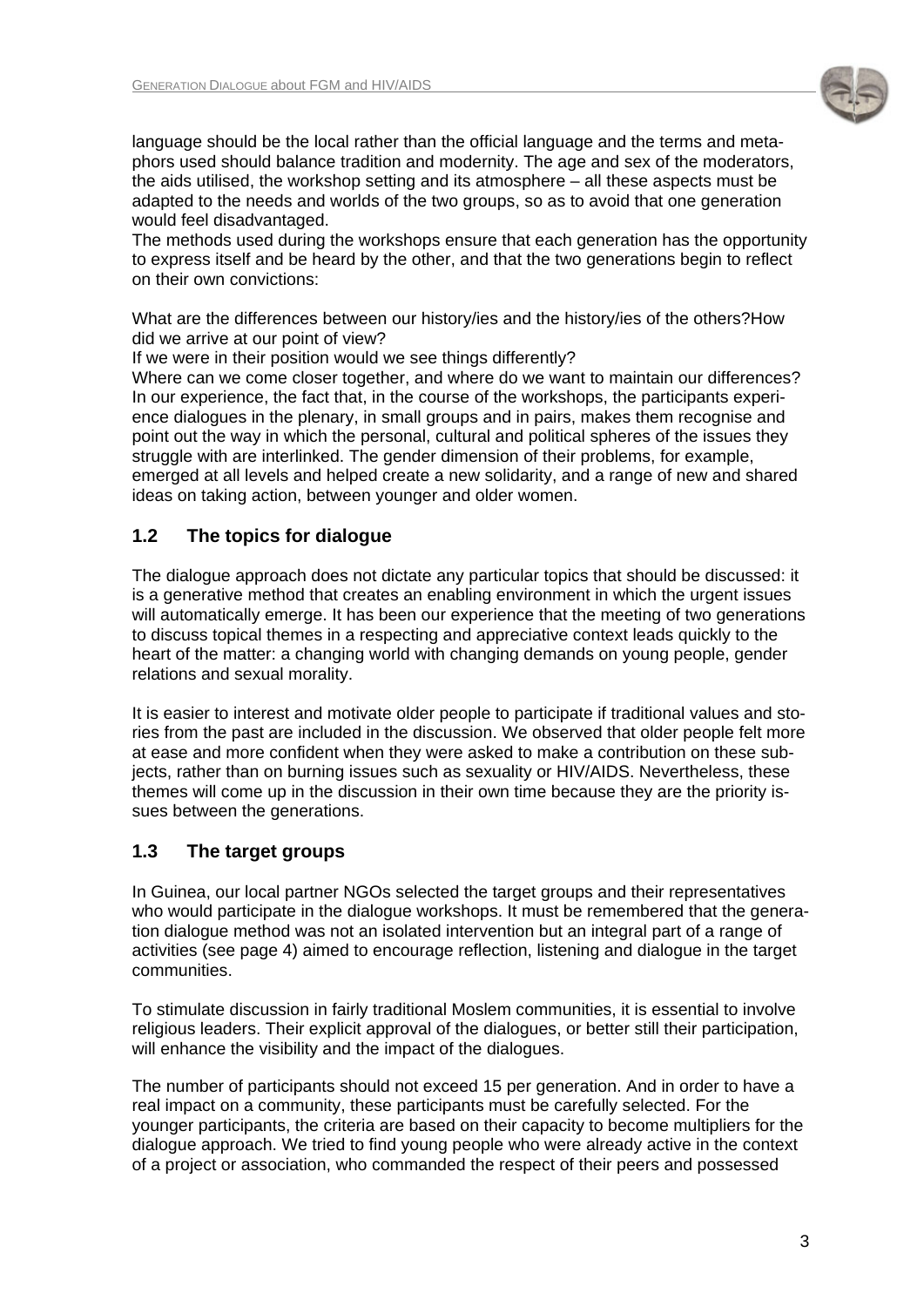good interpersonal skills. Often these are the same young people who have already been trained as peer educators.

This same multiplier criterion is valid for the older participants too. Clearly, the visibility and impact of the dialogue are heightened by the presence of persons in positions of authority and influence in the community. This is so firstly because the public is interested in what such persons do and what they support, and secondly because they can pass on ideas that have emerged from the dialogues to people within their circles of influence.

### **1.4 The preparations**

#### **Planning in partnership**

It is crucial for the success of the approach to involve, and assign responsibility to local partner NGOs from the planning stage of an generation dialogue. NGO managers have a thorough knowledge of the settings in which the workshops take place: if they are in favour of such a project, they will help in every way to bring it about. They can approach and try to interest influential people, they are familiar with local politics and local conflicts, and they have access to local administration officers and can help with the practical organisation of the workshops.

#### **Adapting the programme**

Motivated NGO members with the necessary skills and experience in workshop facilitation will be trained as local dialogue facilitators. There should be representatives of both sexes and of the two age groups. These local facilitators will help to adapt the dialogue guidelines to the local culture. In an "adaptation workshop", a master trainer will take them through every exercise and get their feedback of the relevance and adequacy of each exercise for the target community. Are the exercise instructions clear and easy to understand? Should the content be changed? How can you say that in the local language?

#### **Training the local facilitator teams**

Local teams must be meticulously prepared for their role and their responsibilities. The best training in dialogue facilitation is to experience the workshops as participants, exercise by exercise. Two experienced moderators guide and supervise this apprenticeship.

The apprenticeship helps the future facilitators to experience the dialogues themselves and to discuss amongst themselves the effects the exercises have. The master trainers



invite them after each exercise to imagine they were facilitating it themselves: What has to be explained to the participants? Where does one need to tread carefully? What is the potential and what are the risks of each exercise?

Each co-moderator receives a "Dialogue Facilitator Guideline" containing the programme, exercises and objectives of the dialogues day by day. Ide-

ally, the local facilitators should have the opportunity to attend a dialogue as an observer or as assistant to an experienced facilitator before taking on the complex role themselves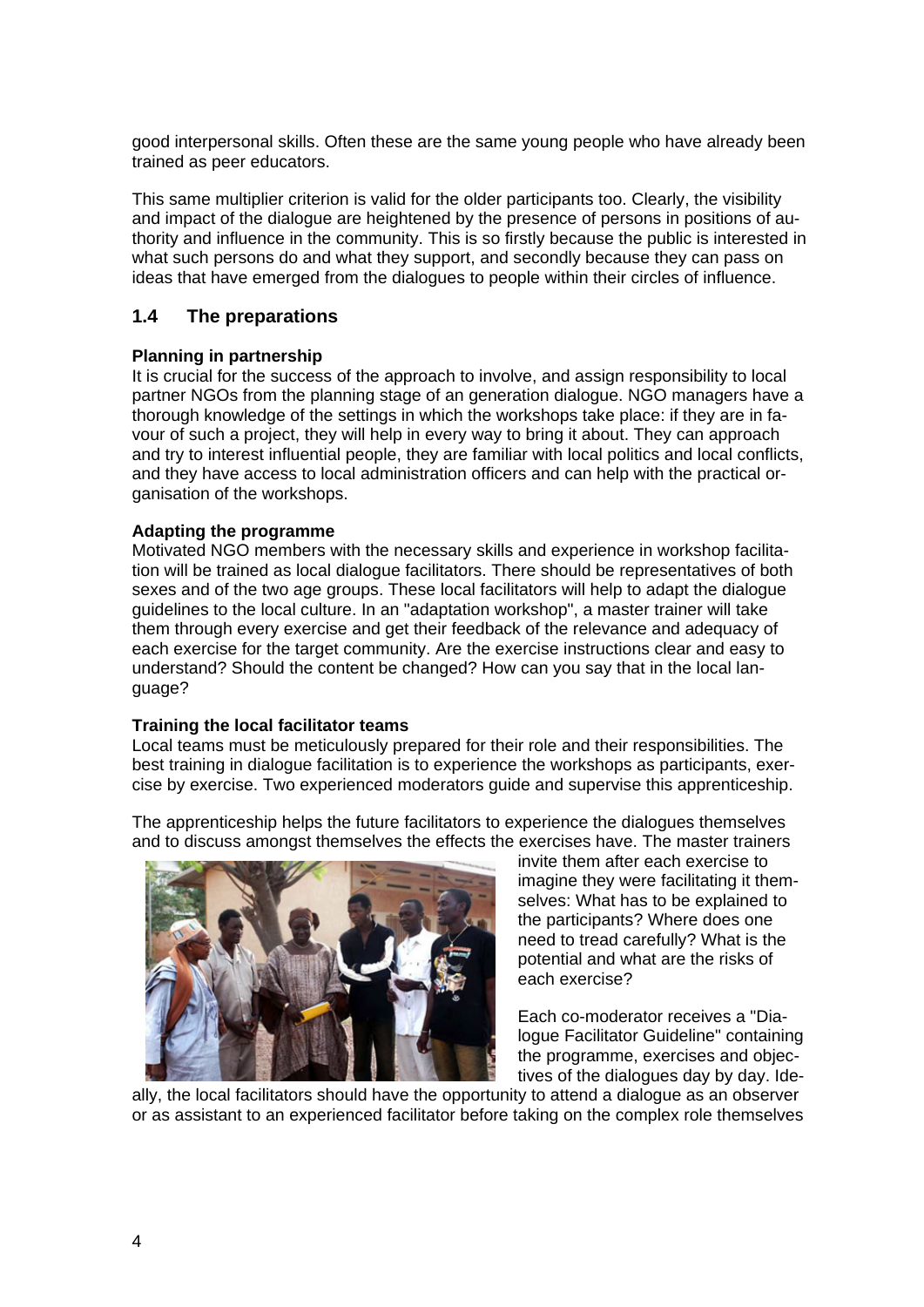

# **1.5 The workshops**

#### **The programme**

The programme of a generation dialogue must ensure that the workshops do not interfere with the ongoing professional (or, in the younger generation's case, studying) responsibilities of facilitators and participants. That is why we have structured the dialogue schedule in the form of two consecutive workshops linked by a one-month practical phase.

Each day follows a well-defined plan: the moderators create opportunities for the two

generations to come closer and get to know each other, and to define their common ground and their differences. Once a basis of mutual understanding has been established, the more conflictprone subjects can be broached.

In order to give the workshop pace and to create a variety of opportunities for an exchange, the exercises require that the size and composition of the groups vary: at one moment the participants are reflecting on their own generation in small groups, at another their group will come



together with a small group of the other generation to compare their results. Subsequently, elected speakers for each group report on the discussions of their exchanges to the plenary session and, finally, volunteers from each generation demonstrate what they learned in role-plays.

#### **Balancing the habits and abilities of the two generations**

The conflict between the traditional and the modern is reflected in the different expectations, habits and abilities of participants, and this may present a challenge for workshop facilitation. Although today the rate of school enrolment for girls is increasing, the vast majority of older women - and many older men - in Guinea are illiterate and have not received any schooling.



That is why the language of the workshops is the local language, because it is spoken and understood by all the participants. When the facilitators are trained, every exercise in the "Dialogue Facilitator Guideline" should be translated into the local language, to preclude any translation problems during the workshops.

Many older men and

women may not be used to the typical modern workshop setting. To make them feel more comfortable, the room can be decorated with traditional fabrics and there can be woven mats next to the chairs as these are what village men and women usually sit on.

The workshop approach and methods make use of the African oral tradition. One of the interesting characteristics of the oral

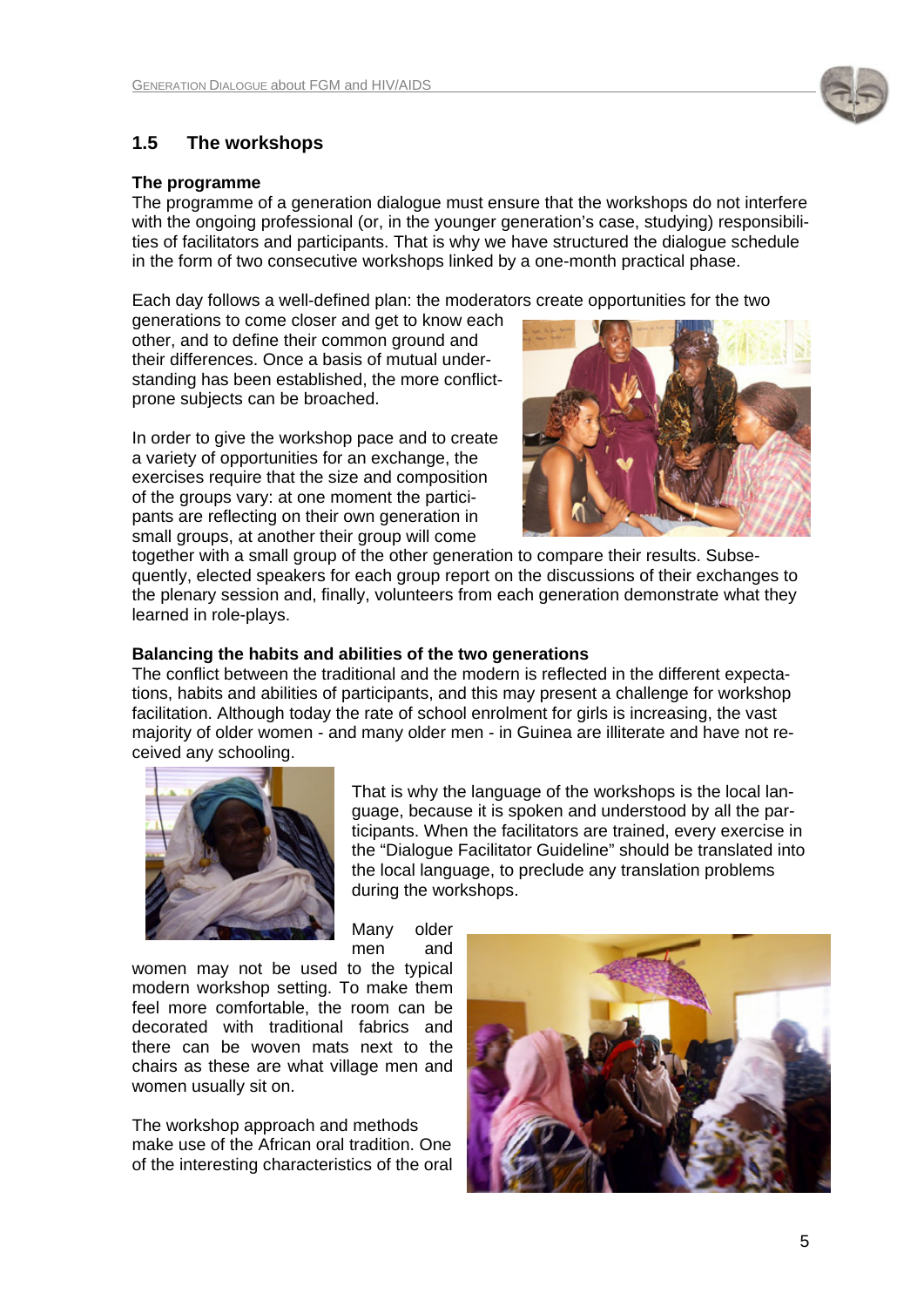tradition is the indissoluble link between the spoken word, the context (culture) and the relationship between the people engaged in conversation. In Guinea's oral tradition, the social and moral education of young people still takes place through the use of proverbs, folk songs and dances that evoke a range of different periods and tasks of life.

During the dialogues, participants are encouraged to utilise all these forms of exchange. The joint identification and interpretation of well-known proverbs brought the generations together at all the workshops. Between younger and older women, song and dance also played an important role. Traditional local instruments, drums and strings, had been placed in the room to encourage participants to communicate and interact through music. Every day the women began their dialogues by singing together, and every day there were moments when they felt inspired to dance together, either to evoke local ceremonies or to mark moments of joy (cf. the documentary "Women and girls discuss FGM", 2002).

As far as the men are concerned, quoting from the Koran and joint prayers were the ritual element that united the younger and older men. We invited them to include this area of their lives in their dialogues and to exchange traditions by reciting verses from the Koran and religious metaphors and parables when it seemed appropriate to do so. In fact, throughout the workshops, the two generations of men prayed together and referred to their religion to make their point of view more acceptable or more readily understandable for the other generation.

To sum up, the workshops' aim to bring about an exchange between the traditional and the modern, not only in terms of content, but in terms of setting and atmosphere, methods and tools and exercises. Although the approach we are presenting here is new, the exchange between generations has always taken place in all societies and in all cultures. The inclusion of traditional forms of exchange in the dialogue workshops renders more authentic the study of the possibilities of enrichment between the two poles of our subject.



# **2. Some important exercises**

### **2.1 Proverbs and sayings**

In this exercise, pairs composed of one young person and one older person conduct an initial generation dialogue in which they introduce themselves to the other, so that they can later present each other to the plenary. They also have the task to jointly select and interpret a proverb which they consider relevant for the workshop.

Proverbs are a typical medium for the passing on of knowledge and traditions between the generations. They are possibly one of the last means of communicating this knowledge that can still play an important role in contemporary contexts, be they traditional or modern. In this sense they are a perfect starter exercise for generation dialogues.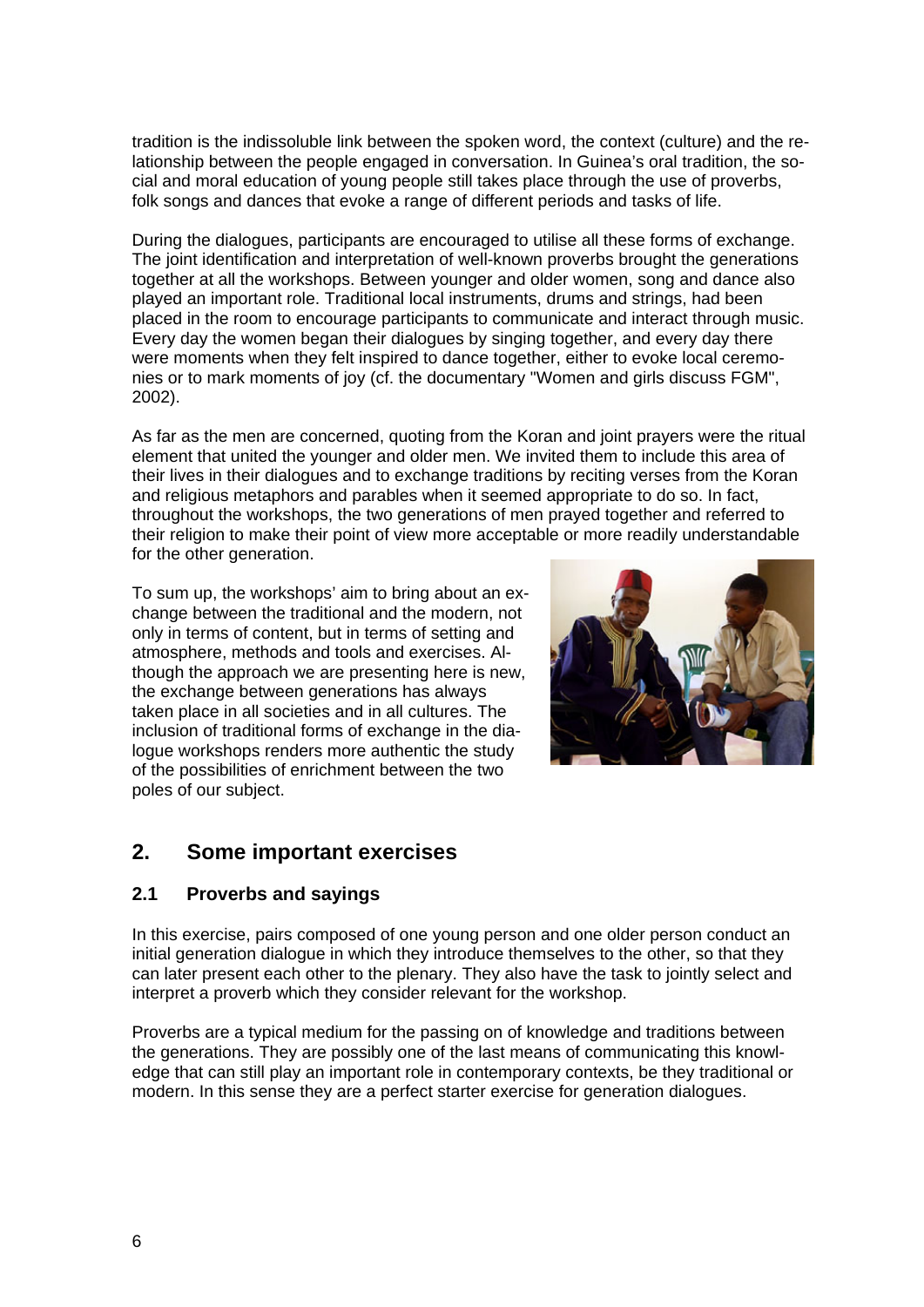

### **2.2 The curiosity exercise**



One of the functions of the dialogue workshops is to encourage conversations that might otherwise never happen. The challenge for the moderators, therefore, is to create a balance between a sense of respect and discretion on the one hand and a spirit of discovery and daring on the other.

The curiosity exercise aims to allow the generations to become interested in aspects of the lives of the other generation about which they would otherwise never have inquired. The exercise begins with discussions in small

groups of the same generation. In the form of brainstorming, these groups think of questions concerning the other generation that they have always wondered about, yet that they never found the right moment to ask. As a next step, each small group gets together with a small group of the other generation and, taking turns, they put their questions to them. The members of the group can decide freely who of them wants to reply. There will always be one person who feels comfortable enough with the question to come up with a reply.

### **2.3 Areas of power and of powerlessness**

Another exercise aims to highlight the differences in power between the generations. It is preceded by a discussion on the particular skills and strengths of the younger people and the older people - an exercise that affirms each generation's sense of being appreciated. The question relating to their areas of power and powerlessness is more sensitive, but also very important for the dialogue. It shows that each generation has particular power domains as well as feelings of powerlessness, and that both groups can help empower each other.

In this exercise, the same method is used, namely brainstorming in small groups of the same generation followed by an exchange between small groups of different generations.

In the course of this exercise, in assessment, comparison, explanation and discussion, participants identify similarities and differences between their accounts and those of their peers. The exchange with the other generation helps both sides to become aware of stereotypes and prejudices, which they have the opportunity to tackle and "dismantle".

Finally, the two generations share their feelings of powerlessness, an experience which can create sympathy and compassion where before there was only anxiety and a lack of understanding.

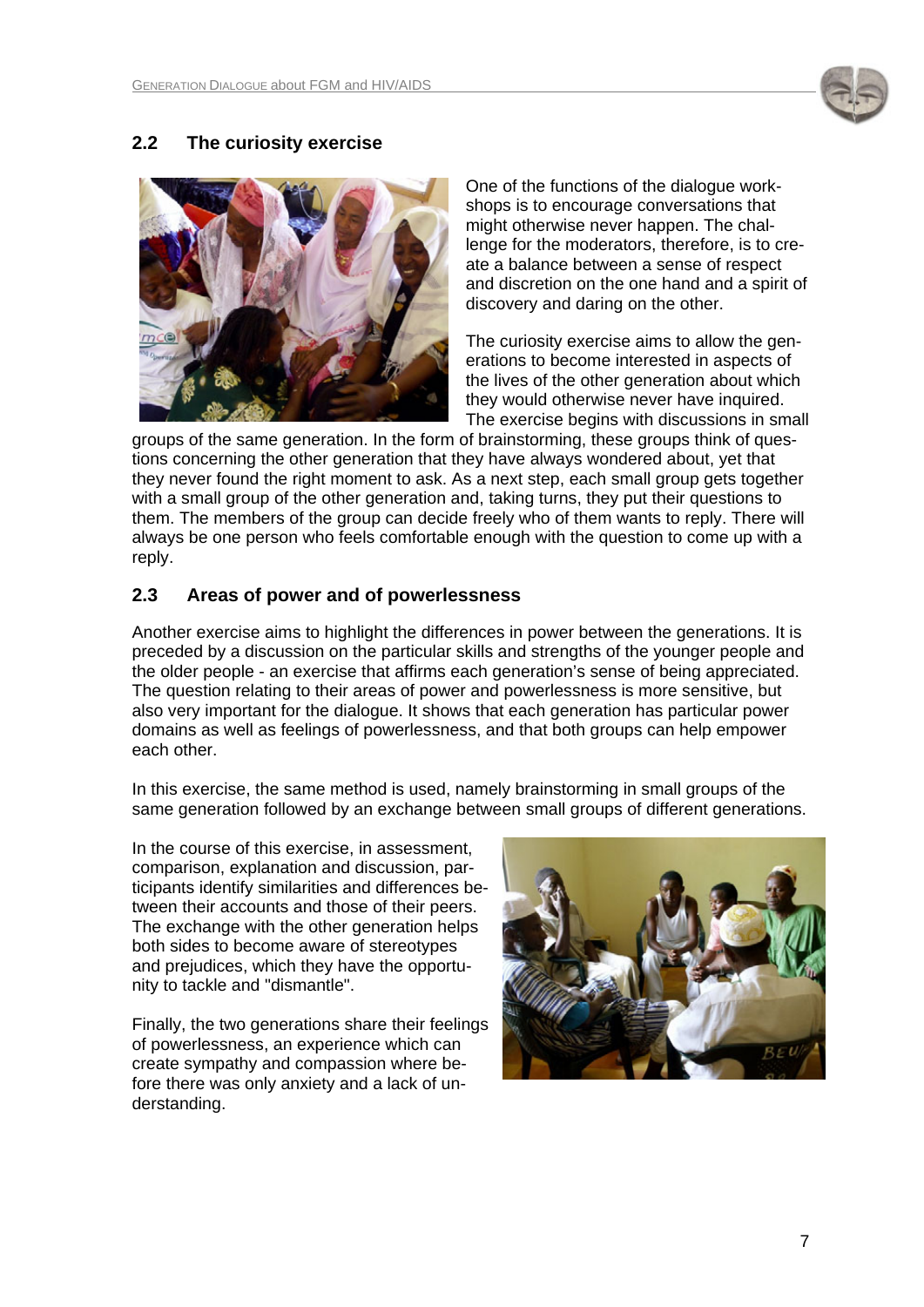# **2.4 Life paths**

"The life path exercise is the spice of our workshops" *Madeleine Tolno, coordination team* 

The life-course exercise aims to get the two generations thinking about the socio-moral and temporal structures of their lives. By representing the traditional life path of a woman (or man) and a modern life path, participants become aware of the stages and transitions that mark their lives and of how those stages and transitions are determined by the moral discourses of their time.

At the beginning of the exercise, different objects from the daily lives of the younger



women (or younger men) today and from the lives of women (or men) previously are prepared by the moderators and spread out in the middle of the room. There are traditional objects like gourds, necklaces or bows and arrows, and modern objects like the condom, the cell phone or a photograph of a modern wedding. The older generation is invited to select objects to signify the stages of their life and to arrange them in the form of a path representing the traditional life of a woman (or a man) in Guinea. The younger participants are also invited to create a path representing the stages in the life of a modern woman (or man) in Guinea. The life path exercise brings together the essential elements of the generation dialogue: by representing their life course, with their own generation, and portraying it in symbols, songs, role-plays and stories for the other generation, each generation has

the opportunity to be listened to and taken seriously, but also to become aware of the extent to which their views are dependent on the prevailing social and moral conditions. As they experience and compare the advantages and disadvantages of the past and the present, they can develop a critique of the given situation and start to develop a common vision of a better future.

# **3. The community dialogue, follow-up workshops and next steps**

The generation dialogue skills that have been practiced in the protected workshop environment are now tested during a one-month community dialogue phase in the participants' "real lives". In this phase, all participants have the task of realizing generation dialogues with members of the other generation according to a number of "golden rules of appreciative dialogue" that they learned and practised, in role-plays, during the first

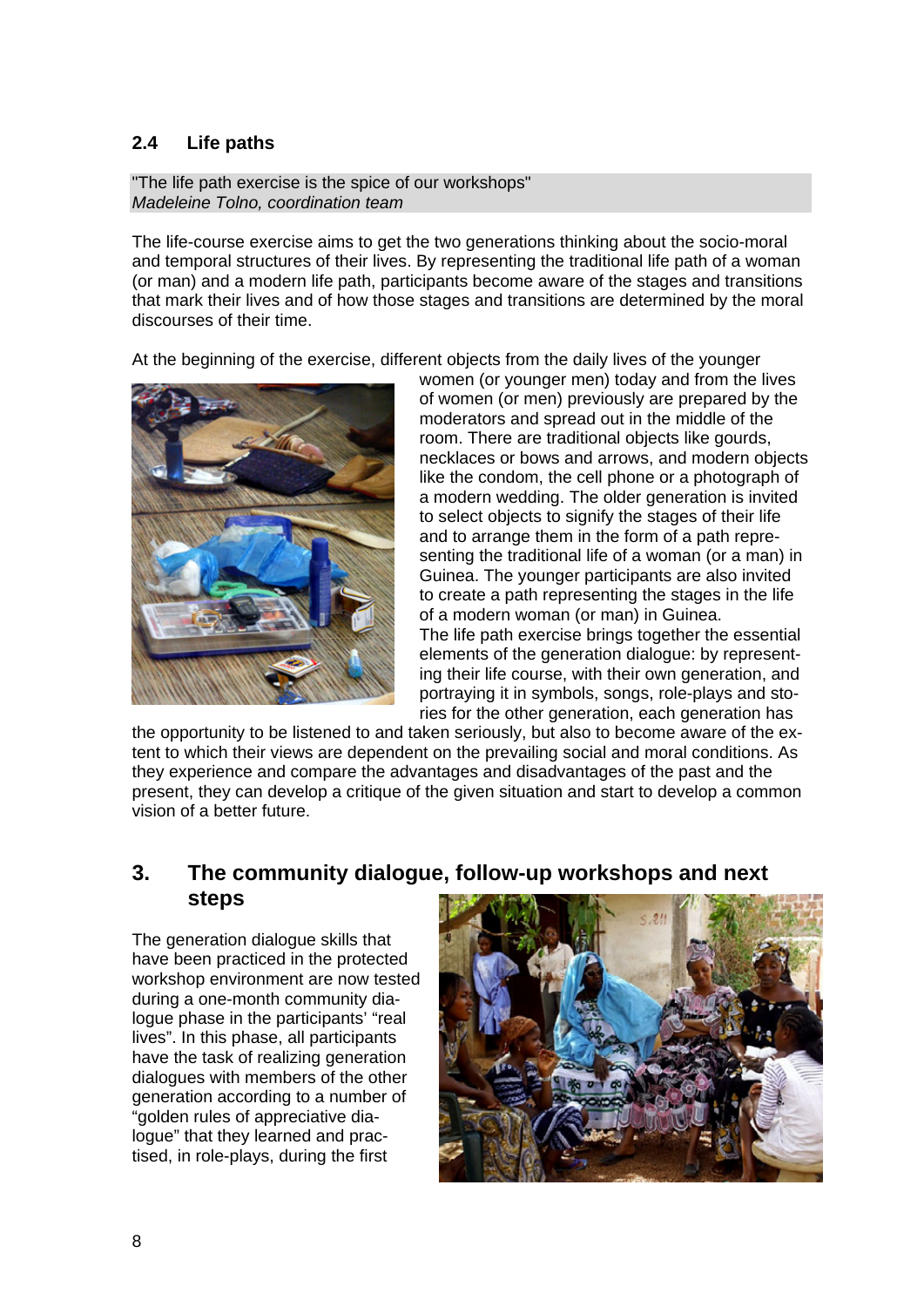

workshop. The aim is not to start to talk with complete strangers, but to begin to have conversations with members of one's own family or with acquaintances from one's neighbourhood that one would not usually take the time to talk to.

The objectives of this phase are

- to involve ever more members of the community in generation dialogues
- to adapt the dialogue to the realities of a community and
- to help the spirit of dialogue to become a part of the everyday lives of all participants.

During the community dialogue phase, the local facilitators serve as supervisors who support and monitor participants and document successes and challenging moments, so that these can be discussed during the follow-up workshops.

About one month later, the same groups meet again and exchange their experiences of dialoguing with the other generation in their communities. At all of the follow-up workshops to date, their were moving testimonies of fathers who, for the first time, had begun to take an active interest in their sons and daughters, of mothers improving difficult relationships with their adolescent daughters and of young people reporting how they enjoyed their conversations with the older generation.

Another outcome of the women's follow-up workshops has been their request that a similar project should be organized to address gender conflicts and inequalities. In all women's workshop, a sense of solidarity emerged between younger and older women.

In Conakry, where the first workshops took place, the women participants prepared a proposal for a community geration dialogue targeting a number of Conakry neighbourhoods under the auspices of one of the partner NGO, Fraternité Médicale Guinée (FMG). Since April 2003, pairs of a young female facilitator and an older female facilitator organise regular generation dialogues at different sites in their communities.

Likewise, participants of the Labé and Faranah meetings approached their local partner NGO for their support in setting up concrete projects to continue the dialogues. In 2004, here, too, pairs of older and younger dialogue facilitators were trained to visit family homes, schools or mosques in their respective areas to facilitate discussions between young and old about, for example, gender relations, FGM and HIV/AIDS.

# **4. The first generation dialogues: the issues**

### **4.1 Women's life paths in the past and at present (Conakry, 2002)**

"A woman's life is just a series of pains: first excision, then childbirth and finally marriage. And marriage is the worst of all because it lasts until the grave." *An elderly woman during a dialogue in a district* 

### **Date, place, target groups, partners**

The first generation dialogue took place at Conakry, the capital of Guinea, from end of September until beginning of November 2003. The two partner associations of the FGM project in Conakry selected the participants. This first generation dialogue experience brought together 10 young and 10 older women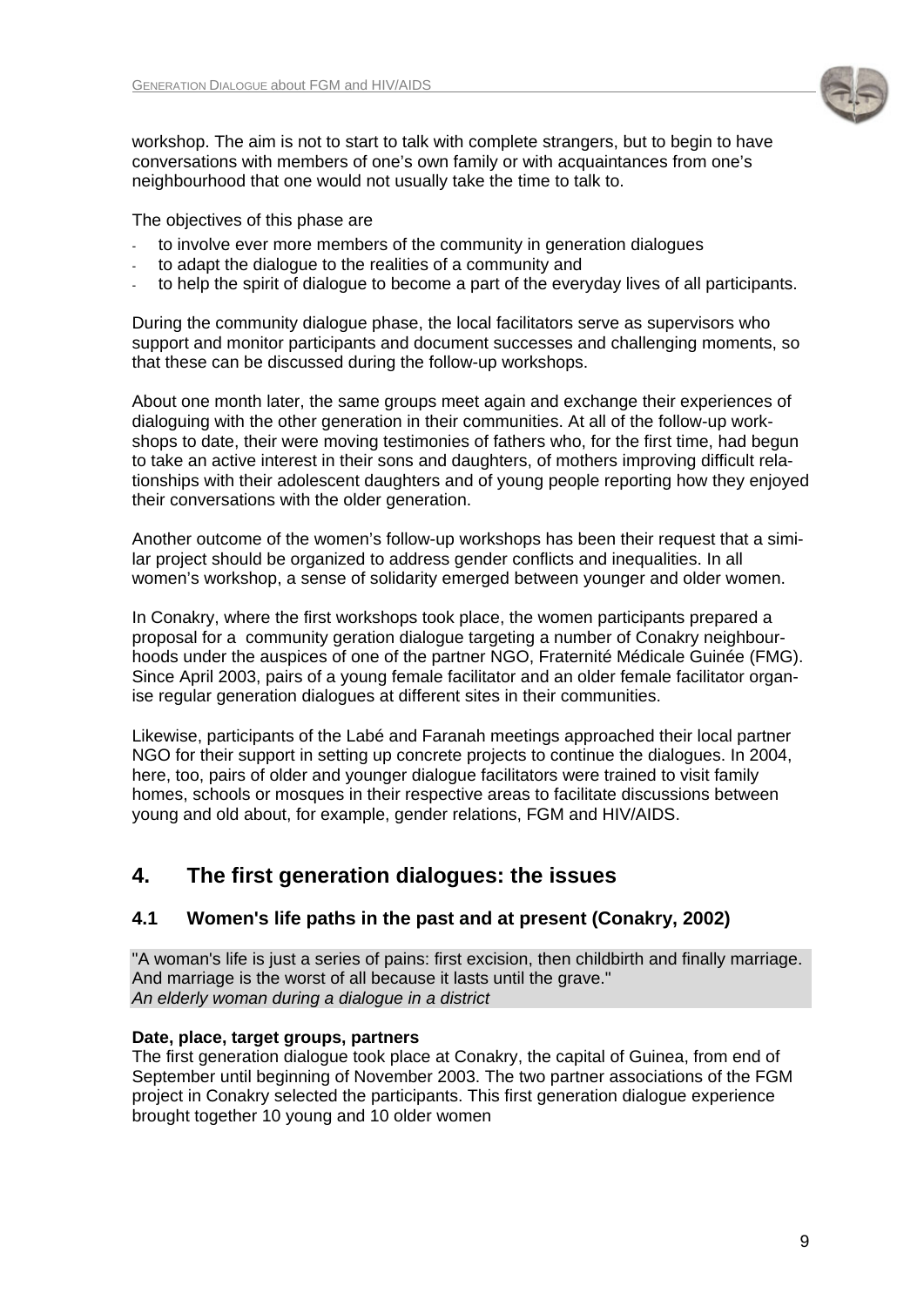#### **Themes, discussions, burning issues and agreements**

In the course of this first workshop, many important issues concerning the life of girls and women, today and in the past, were raised. From the point of view of the older women, the important points about a woman's life were the following:

- The value of virginity at the time of marriage and, respectively, the concern felt about girls' early sexual activity today, which weakened them and exposed them to the risk of disease;
- The value and honour of women's willingness to suffer for the well-being of their children and husbands, including acceptance of as many children as "God sends us" and as many co-spouses as their husband decides to marry;
- The importance of being familiar with the traditional rules of good behaviour, the socalled "Fendani" (which is learnt during the period of initiation and female genital mutilation);
- Their impression and regret that young women today are not interested in them and have no desire to listen to them.

For their part, the young women emphasised the following points:

- The importance of girls' schooling and professional training, so that they do not have to depend on their families or their men folk;
- Lack of parental supervision, interest or love on the part of their mothers and fathers;
- The violence against girls and women inflicted by fathers and partners, and their sense of powerlessness in having to depend on these men morally and economically;
- Their opposition to forced marriages: the suffering of young girls who are "sold" without having any possibility to influence the choice of their life partner; their desire for a love match;
- The difficulty of not having any influence on their partners where sex is concerned: it is the men who decided on the time, frequency and manner of sexual contacts, and on the use of condoms;
- The contradictory morals of their families' expectations: on the one hand girls should present as virtuous and chaste, and on the other they are encouraged to present a sexy, modern image to attract rich men who would contribute to the family income.

The generations disagreed in relation to the following subjects:

- Early sexual activity: the young women did not accept the accusation that they were depraved because they did not wait until they were married before having sex. They reminded the older women that they had married (or rather, were married) when they were very young, often just after the onset of puberty. Today, many young women do not finish their training before the age of "twenty something", consequently they cannot and do not want to wait until they are married. However, they do want to avoid sexually transmitted infections (STI) and pregnancy outside marriage.
- Lack of moral education: both generations deplored the lack of supervision and moral education of children today. When the older women accused the younger women of not being well-educated and not knowing the "Fendani", the young women replied that this was not their fault. According to the young women, they would have liked more education and more supervision from their parents, but the parents were not willing or not available.
- The value of female submission: the young women recognised that their mothers had shown courage and perseverance in the face of a very hard life. They thanked them for their sacrifices, but they themselves could not accept such a life today. They explained that in their view it was more important to educate fewer children and feed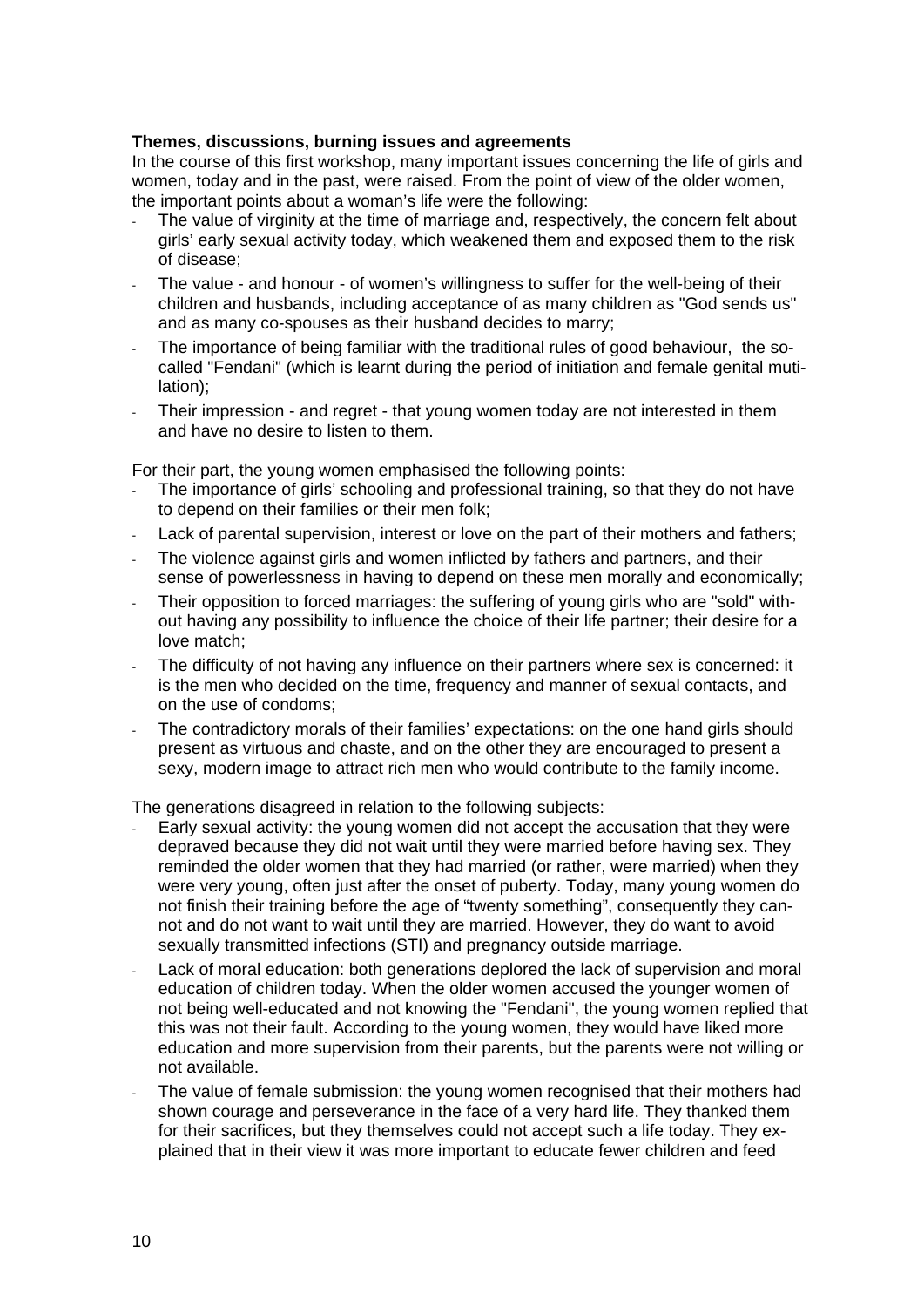

them properly than to live in poverty with a large number of children. They reminded the older women that they had seen too many men abandon their wives and children and that it would be better in the circumstances to have fewer, but well educated children.

The significance of FGM: the younger women unanimously called for an end to the practice of excision. They rejected the argument that FGM was an initiation with educative functions. For them, the cutting had been nothing more than a painful operation without education. Today, however, they knew the risks: sterility, HIV infection, diminished sensitivity and much more. The majority of the older women recognised these arguments but advocated the "pretence" solution: a minimal incision in the clitoris or simply a visit to a health worker who would pretend to perform FGM and apply a plaster. As they saw it, the social consequences for girls and women of not being circumcised would be too difficult, whereas the "pretence" solution would be acceptable for a transition period.

During these discussions, the generations began to redefine the problems between them and some new agreements emerged, for example:

- The need to tackle the educational and moral crisis: Both generations recognised that their communities were experiencing a moral and educational crisis. The traditional forms of education no longer existed and they had not been replaced by more up-todate equivalents. Living conditions were changing rapidly and required an adaptation of the social and moral norms: the young today must succeed, in terms of employment and social standing, in a modern and globalised world. Nonetheless, families continue to apply traditional criteria to the behaviour of young people without providing the guidance and social support that were important functions of the initiation camps of the past.
- The mutual benefits of intergenerational communication: At the beginning of the workshop each generation accused the other of not having enough time to devote to the other and of not listening to them. Their joint deliberations during the workshop made them more interested in each other and more aware of the benefits of listening and being listened to. Indeed, when we asked them to tell us what they enjoyed most about the workshop, all the participants, young and old, said they would never have thought it possible that the other generation would listen to them and show so much understanding.

### **4.2 Women's dialogue on sexual morality, HIV/AIDS and FGM (Labé and Faranah, 2003)**

"We don't even know what paternal love is..."  *Young woman, participant in the Labé dialogue* 

### **Date, place, target groups, partners**

The second generation dialogue took place in April and May 2003 in Labé and Faranah. This time the dialogues were organised in collaboration with the PSS (Health and AIDS Control Programme) of the Ministry for Public Health and the GTZ. In both regions, two workshops were organised in parallel, one for the dialogue between the women and one for the dialogue between the man. The dialogues were again organised in partnership with local partner NGOs: in Labé, with CPTAFE Labé, the Club artistique Amadou Hampathé Bah and the Club des amis du monde de Labé; in Faranah, with CPTAFE Faranah, AAPF and AFFAAV, all partners of the FGM project in this region.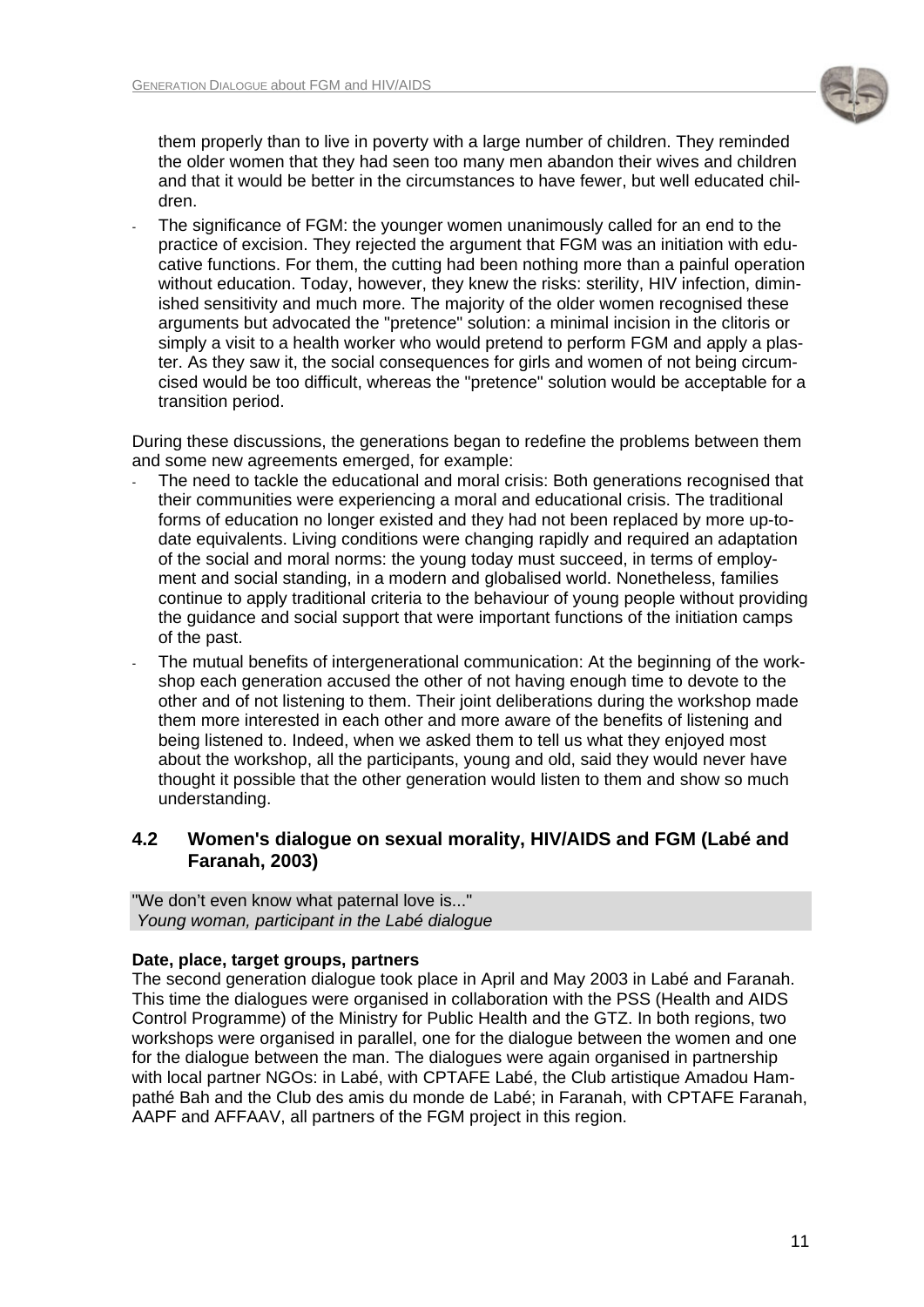#### **Themes, discussions, burning issues and agreements**

The sensitive points raised by the older women were as follows:

- The lack of respect shown towards them by the young women and their reluctance to listen;
- The lack of respect shown by young women towards their teachers at school and at the Koran school;
- Premarital sex and the fact that young women no longer had any scruples about receiving young men in their homes;
- Mothers' fear that their children could catch HIV/AIDS;
- The fear that their daughters could have trouble finding a husband if they were too independent and demanding;
- The loss of the educative function of female FGM and its initiatory education function: they had learned many things about the household, marital life and social life that they would not have been able to learn at school.

The young women, for their part, put the following problems to the older women:

- The importance they attached to their education and professional training, so as not to become dependent on men;
- Their rejection of forced marriages: the young women of Faranah and Labé raised the problem that many families gave away their daughters in marriage to men from abroad for material reasons, without knowing the men concerned and without asking their daughters' opinion;
- Sexual harassment of girls by teachers at school and after school: the young women of Labé and Faranah spoke about teachers who had made advances to them at school and in local nightclubs, undermining their respect for teachers and disrupting their studies;
- The gender-based violence they suffered and to which they were witness on a daily basis in the home: physical and psychological violence by men towards their wives, among co-spouses and by parents towards their children;
- Double standards with regard to morals: Many older, married and influential men encourage young women to have sex with them in exchange for money or gifts;
- Their difficulty in finding men who will marry them and love them as educated and independent women;
- Their rejection of the practice of FGM, knowing the risks and harmful effects it has; the cutting no longer had an educational function.

Controversial discussions ensued on the following subjects:

- Fathers' threats undermine the mother-daughter relationship: in a heated discussion in Faranah on girls' lack of virtue, women testified that their own situation as spouses was at risk if a father discovered his daughter was going out at night or seeing men.
- Sexuality and material needs ("morals are not edible"): in the two regions, the young women did not conceal the fact that sexual services were often exchanged for money or gifts between well-off men and young unmarried women.
- The contradictory demands of families on daughters: in both regions the young women complained that on the one hand their parents told them to be reserved and virtuous, but on the other, encouraged them to attract well-off men in order to take advantage of their gifts, not least for the good of the family.
- The effects of the AIDS pandemic on morals and sexual behaviour: When discussing their knowledge of HIV/AIDS, the older women in both regions admitted that the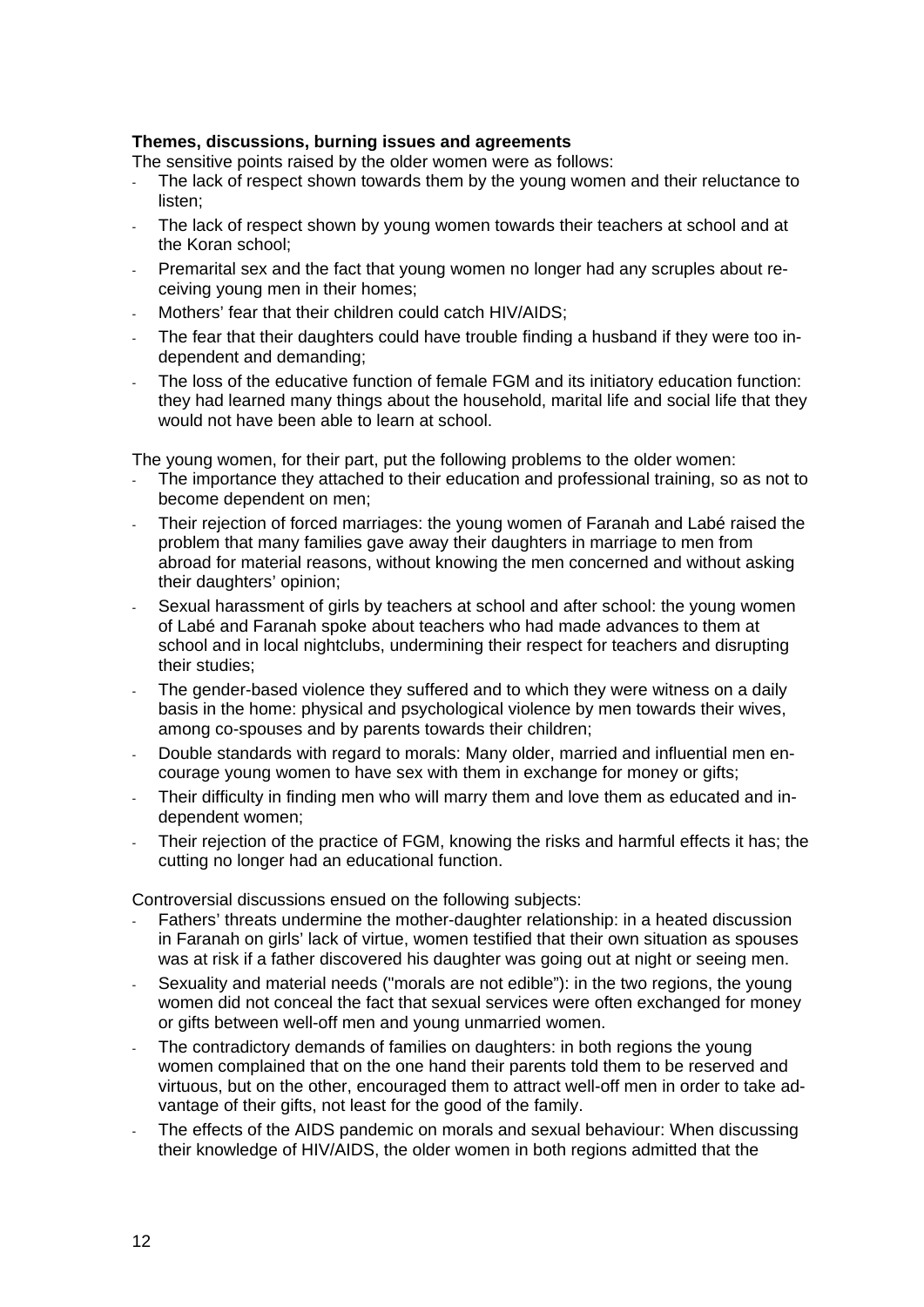

younger women were better informed than they were. At the beginning of the discussions, they argued that, as married women of long standing, AIDS was no longer a concern for them. Only when the younger women challenged them by saying that they had no control over the sexual activities of their husbands or their co-spouses did they concede that no one was safe from the threat of AIDS.

The superficiality of the campaigns to control AIDS: when discussing the three strategies advocated in Guinea to prevent HIV/AIDS - abstinence, fidelity and the condom the more extrovert young women of Faranah said that the debate about fidelity was a pack of lies because, judging by what they had seen and experienced, there was no such thing as fidelity in Guinea. The conclusion they had drawn for themselves was that using condoms was the only way to ensure a degree of protection.

As in the Conakry dialogue, the definition of problems raised by the two generations changed during the course of the project. Many stereotypes and prejudices were broken down and new agreements, like the following, emerged between the two groups:

- Ending FGM and adapting girls' moral education: both the older and the younger women recognise that times have changed and require a change in prescribed behaviours and customary practices. The practice of excision can no longer prepare girls for social and married life. Other forms and contexts for the moral education of girls must be explored.
- The value of a greater willingness to listen and of more solidarity between young women and older women: both generations recognise that they had long felt the absence of sympathy and a willingness to listen on the part of the other generation. The dialogue workshops had encouraged them to initiate more dialogues in other contexts.
- The importance of a dialogue between the sexes to tackle subjects which the two generations of women had recognised as problems but were unable to resolve without the cooperation of men, since they are the ones who hold the decision-making power in these areas (sexuality, treatment of girls and wives in the home).

The innovation introduced by the dialogues in Labé and Faranah was the meeting of men and women of different generations, during the morning of the last day of the two workshops. During these meetings, each group (young women, young men, older women,

older men) had the opportunity to prepare and present what they wanted from the other groups, as well as what they wanted to contribute to improving intergenerational relations.

During this big meeting with the men, the young and older women made some courageous appeals:

The young women called on the young men and older men to condemn and bring to an end the acts of violence perpetrated by men against girls and women. They made the point that they suffered as direct vic-



- tims of violence and when they witnessed their mothers being beaten.
- In Faranah, the young women urged the older generation to put an end to forced marriages between girls and complete strangers, often from outside Guinea.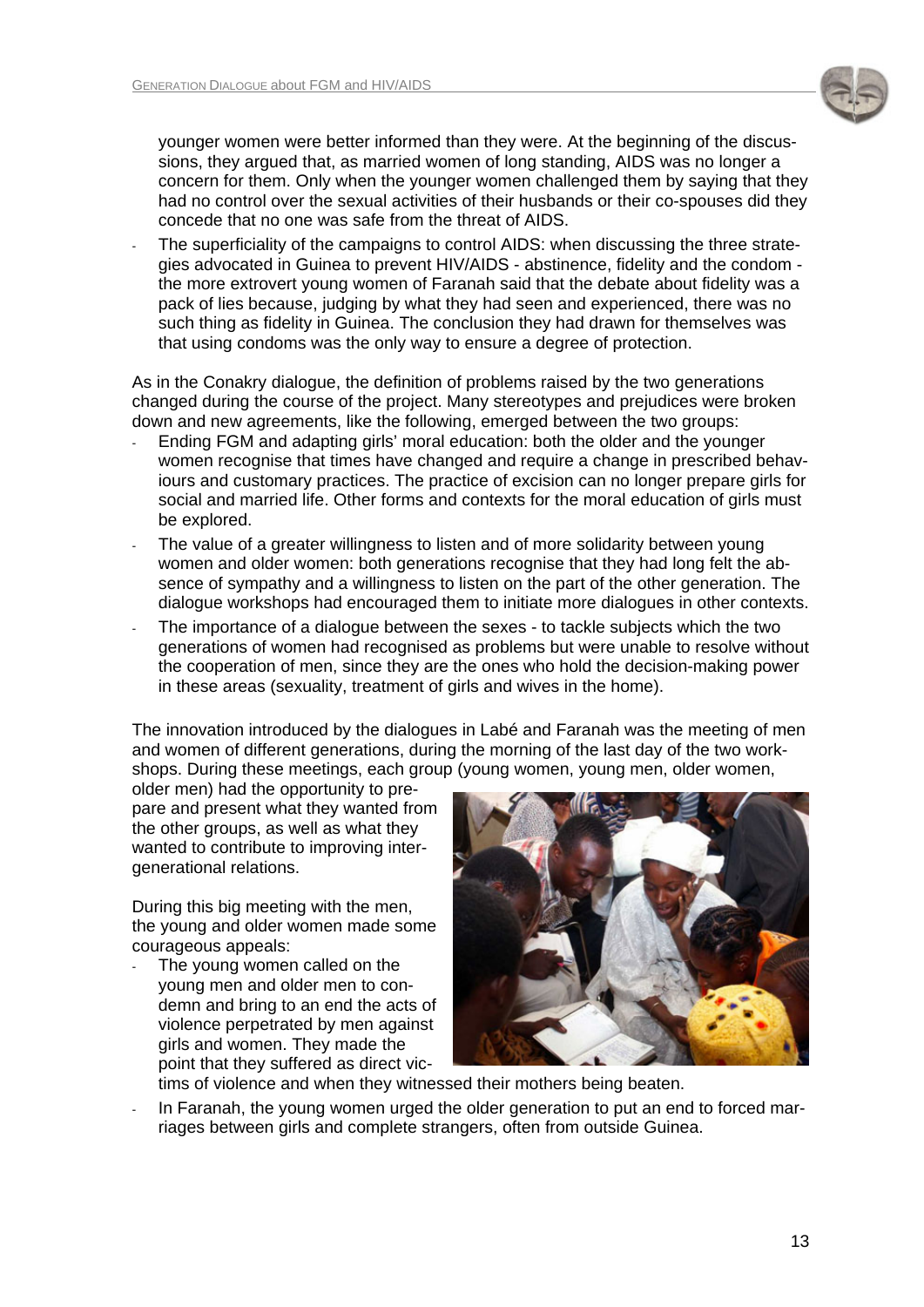- Another demand made on older men was that they should take more interest and become more involved in their daughters' education. The majority of young women hardly knew their fathers. The spokeswoman for the young women in Labé said: "We do not even know what paternal love is."
- The older women supported this demand by the young women. They reminded the men that they must no longer shirk their responsibilities as fathers. It was not just a matter of meeting economic needs, but of participating more actively in their children's education and engaging in dialogue with them.
- The spokeswoman for the women in Faranah raised the burning issue of men's responsibility for HIV/AIDS prevention. "We women cannot protect ourselves if we cannot speak to our husbands and reach an understanding on abstinence, fidelity or the condom. Before we talk to our children, we, the parents, must have the courage to talk about it among ourselves"!

#### **4.3 Men's dialogue on sexual morality, HIV/AIDS and female genital mutilation (Labé and Faranah, 2003)**

"We are the generation of the damned." *Remy, 22 years old, representative of the younger generation, Labé* 

The men's dialogue workshops took place on the same dates and at the same places as the women's dialogue workshops. The two groups met for a mixed dialogue at the end of the second workshop.

#### **Subjects, discussions, burning issues and agreements**

The atmosphere at the men's workshops was calmer and more reserved. In the first days in particular, the facilitators had to work hard to motivate the two generations to budge from their respective places or positions and carry out the interactive exercises. Gradually, however, the exercises succeeded in getting both young and old to relax.

Generally speaking, the older men presented an image of themselves as representing an intact and virtuous culture. They complained less about the younger generation than did the older women. In their positions of power, in terms of age and sex, they were probably less concerned by these problems than the women. Nevertheless, the majority of them held young people to the traditional rules of behaviour:



- The traditional life-course of a man: the older men took quite a long time to present the traditional stages in the life of a man. They showed the different types of arms, which attracted the attention of the younger men: for boys there were slings, for young men bows and arrows, and, for adults, rifles. In Labé and Faranah, hunting represented the role of head of the family. A man able to use a gun and hunt game was ready for fatherhood.
- No sex outside marriage: they criticised the use of condoms as a method of preventing HIV/AIDS, especially by unmarried men and their girlfriends. According to them, there should be no sex before marriage ("You shouldn't taste the orange before you've paid for it").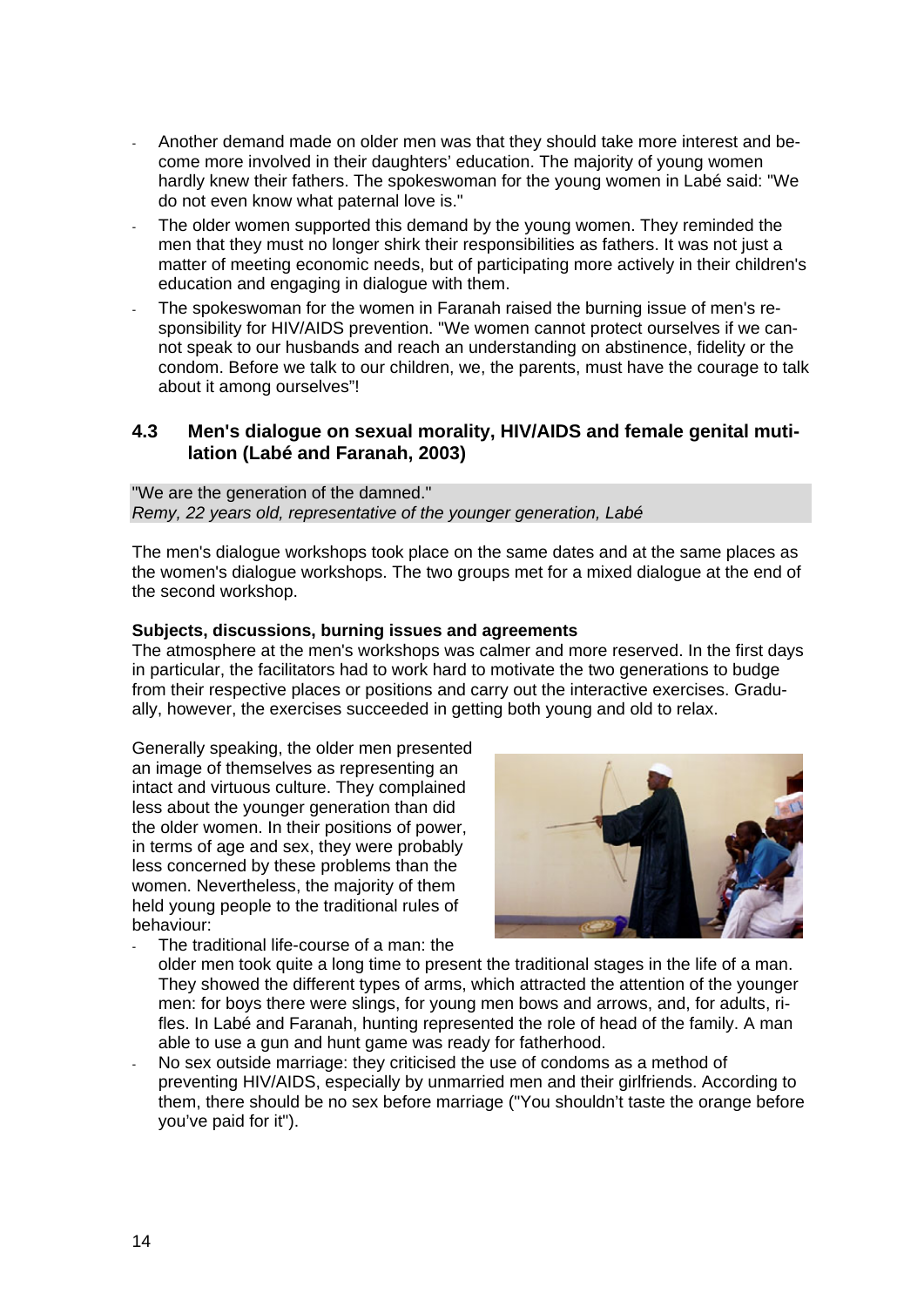



- Reference to the Koran on all moral and behavioural questions: in Labé, the Muslim religion was the large (and only) framework of reference for the men. At Faranah, the men also made reference to religion, but outside religion they also talked of local customs they had known and with which they had been brought up. The men of both regions, however, wanted young people to study the Koran and behave in accordance with its prescripts.

- On FGM, positions varied: the most conservative wanted to see the custom respected,

but in its reduced form; others were in favour of adapting the practice, for example using the "pretence" method, but they strongly advised against making too radical or too rapid changes. One interesting, respected and influential man from Labé explained in front of the others that, in his own experience, female genital mutilation diminished a woman's enjoyment and, consequently, the sexual enjoyment of her husband. He reminded his fellow participants that FGM was not prescribed in the Koran.

Throughout their life courses, the young men of Labé and Faranah confronted the older men and challenged the content and sincerity of their advice. While they maintained a respectful demeanour throughout, they gradually dismantled, through personal testimony and subtle criticism, the moral superiority of their fathers. They raised the following issues:

The life courses of the young men: corruption of moral standards and lack of pros-

pects. The young men of Labé spoke of the social pressures on them to portray a young, modern image by adopting certain attitudes and wearing American gear (baseball cap, trainers, denim). In reality, the external appearance masked their poverty and a lack of self-confidence. They are beginning to drink beer and use drugs to overcome their shyness towards young women and their friends. Drugs also help them to cope with their scant prospects of finding a job, living a life free of poverty and making a successful marriage.



They also mentioned the sizeable debt they would inevitably incur to pay for the extravagant weddings demanded by today's young women. They also mentioned the difficulty of finding a job and earning enough money to feed their families. Marriages frequently run into crisis, and divorce is common. Men without a future do not avoid risk behaviours. On the life course of a young man, he is infected and dies of AIDS at the age of about 30.

In Faranah, too, the young men had the courage to challenge the moralistic view on life presented by the older. They also referred to their own and their peers' use of beer and drugs. They reminded their elders that both before and after marriage, men have regular contact with prostitutes. In little scenes, they showed men praying at the mosque and then going off to visit their girlfriends. They refuse to give their wives money for household expenses, but they have money to spend in bars and to buy gifts for prostitutes.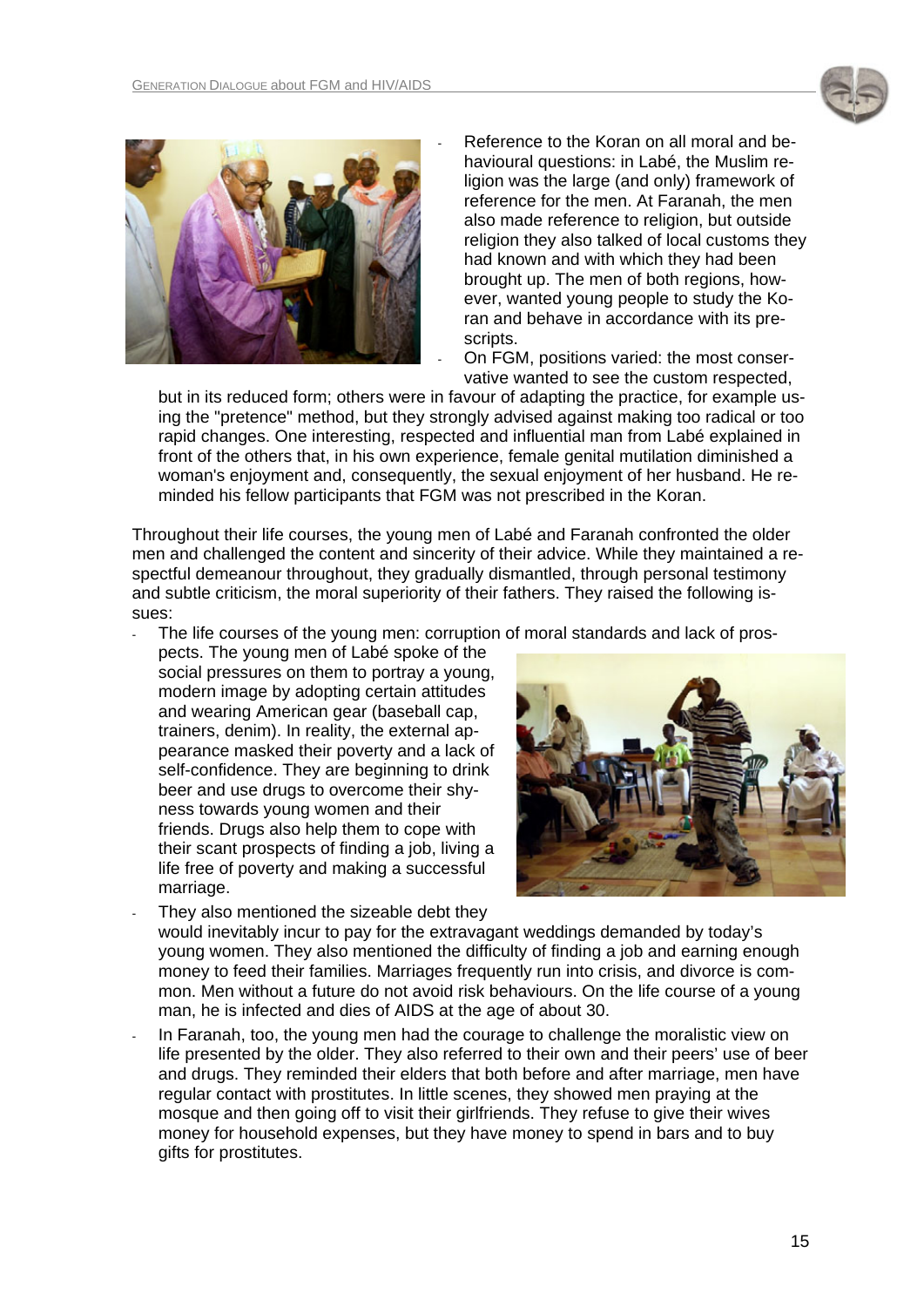

The older men seemed to be affected and shaken by the serious messages put across by the younger men. The ensuing discussions showed that they were ready to accept a degree of responsibility for the problems presented.

In the course of the discussion, the younger men had the following criticisms:

The threat of AIDS and the prejudices of the older men: the subject of AIDS came up several times during the men's workshops and the younger men's very real and personal fear of this threat was obvious. They challenged the moralising attitude of the older men and reminded them of cases where people had behaved according to the rules of the Koran

but had still become infected. In spite of the critical attitude of the older men, the more courageous of the younger men explicitly defended their right to use condoms to protect themselves and their partners.

- The problems of polygamy: the young men of Faranah and Labé were all opposed to polygamy. Their ideal of a good marriage was a partnership based on mutual love, and they wanted their wives to be educated and able to contribute to the family income. But they were aware it would be difficult to achieve that ideal because they were at a loss to know how to earn enough money to get married and keep a family. They criticised the older men for marrying several wives and consequently having neither the money nor the time to devote to all their children. Clearly, many of the younger men had themselves suffered from this sort of situation at home.
- Absent fathers: like the younger women, the younger men deplored the fact that fathers shirked their responsibility towards their children and their wives. As represented in their life courses, they told them straight out: "We can do as we please and you're not in least bothered. If we go out at night, if we take drugs, you are not concerned. You criticise our mothers, but you do not talk to us".
- The clans: in Faranah and Labé young men have started to form groups and then get into fights with other groups. They have committed some fairly serious crimes. This phenomenon was the subject of a great deal of discussion by participants who saw it as a new and threatening problem in their communities. The young men considered that the emergence of these clans was additional proof that young people today lacked direction, a moral framework and social support. Notwithstanding their wrongdoings, the clans offered such a framework and support to young men who felt abandoned by their families.
- The problems surrounding the sexual needs of older men: the younger men reproached the older men for continuing to marry younger women and having several wives and many children. They reminded the older men that the children of these late marriages would be without any support

when the fathers died.

The appeals of the two groups of men at the meeting with the two generations of women at the end of the second workshop highlighted their positions once again:

- The older men recognised the importance of playing a more active part in

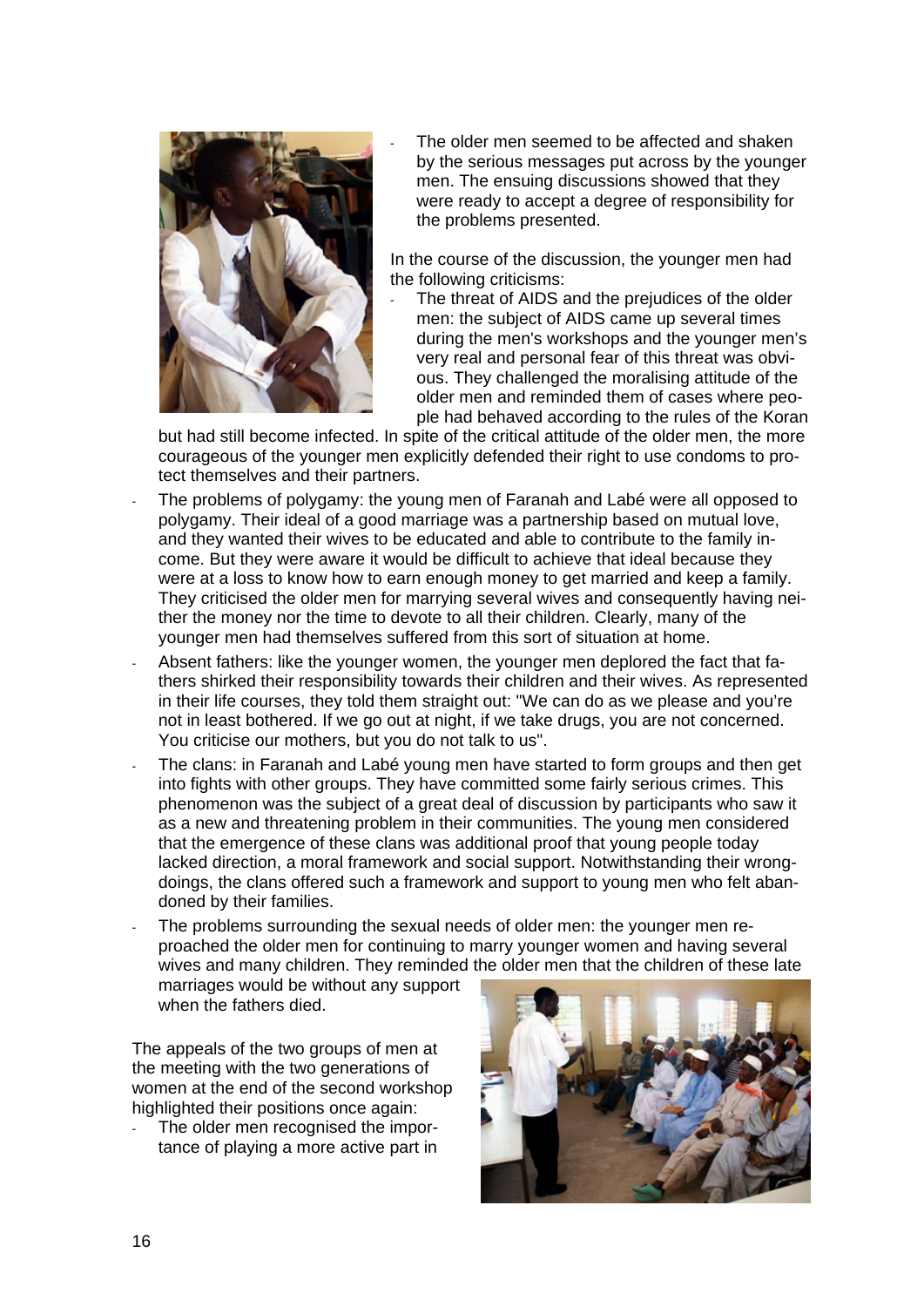

the education of their children. They called upon the older women to work with them so that fathers and mothers together could come up with solutions to the current problems. However, they remained conservative, invoking traditional values and the traditional order and without conceding that some aspects of that order might have become outdated.

There was a note of despair in the appeal of the younger men. They called upon the older generation not to condemn or abandon them, but to take an interest in them and help them find a moral framework for their lives that could reconcile the commandments of the Moslem faith with the complex demands of contemporary life. They appealed, too, to younger women not to demand extravagant weddings, but to take them for what they are: fairly poor, but full of good will.

# **5. Impact assessment**

In order to attain a better understanding of the effects of the generation dialogues on participants and their families, a survey of 40 participants' families and 40 control families (i.e. families who had not taken part in the generation dialogues) was carried out in Faranah 4 months after the follow-up workshops in October 2003. The aim was to determine whether and how the intervention had influenced family communication on HIV/AIDS, FGM and the quality of the relationships between the generations.

Trained interviewers interviewed the participant and the control families following a semistructured questionnaire. The data were entered in a database and analysed using the Statview software. A full report on the study is available in French from the GTZ supraregional project "Promotion of initiatives to end FGM" [\(www.gtz.de/fgm](http://www.gtz.de/fgm)).

The results of the study showed that, compared to the control families, the participants' families reported significantly more communication between parents and children about sexual morality, about HIV/AIDS, about sexuality and about genital mutilation. Furthermore, the participants' families reported significantly better family relationships and significantly more reciprocity (active interest and listening by the old as well as by the young) in those relationships than the control families.

The generation and the sex of the interviewees had an impact on their replies:

The most obvious gender difference emerged in relation to communications about female genital mutilation. Over 70% of the men (as compared to about 24% of the women) in the control families admitted that in their families the parents had never addressed this issue with their children. In the participant families, the proportion of men who said that they never talked about this issue was 45%. Although this is significantly lower, it is still a considerable proportion of families and this may need to be taken into account when planning future generation dialogues: Perhaps it would be useful to address with the older and the young men more directly why and how this issue could be addressed between the men in their families.

Another gender difference worth noting is that the young mean report significantly less communications between their parents and them about sexuality-related issues than the young women. They also feel that their parents are less interested in their problems and they themselves are also less interested in the experiences of their elders.

One might assume that this tendency, which is reflected in the answers of the young men in both the intervention and the control groups, is essentially a result of culturally pre-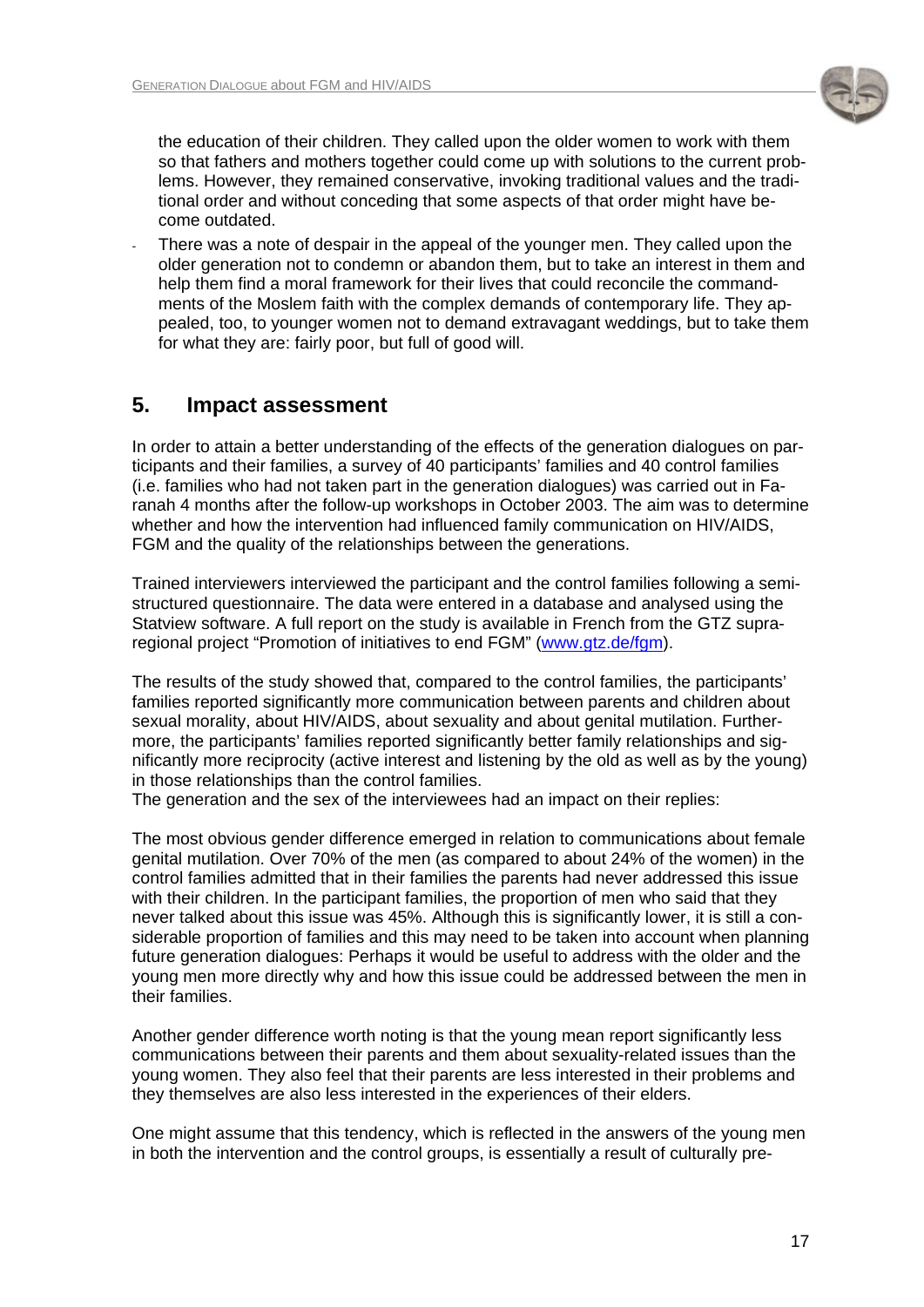scribed sex roles: it may be that it is simply considered less appropriate or "normal" for young men to talk about such issues with their parents. And yet: The young men's testimonies at the generation dialogue workshops have highlighted that most young men wish to communicate more with their parents, and especially with their fathers.

One more interesting finding is that in the control families, most young people feel that their parents are not interested in their problems while their parents report that they are very interested in their children's concerns. In the families whose members participated in the generation dialogues, there is no such difference in perception. It could be interpreted that parents in the intervention families know better how to show and live their interest in their children.

Overall, the Faranah survey showed a number of clear differences between intervention and control families four months after the end of the targeted intervention. While these differences cannot prove a causal link between the generation dialogue and the desired patterns of family communication, they allow us to maintain the hypothesis that the generation dialogues have had an impact.

# **Bibliography**

Baumgarten, I., Finke, E., Manguet, J. & von Roenne, A., "Intergenerational dialogue on gender roles and female genital mutilation in Guinea", in: Sexual Health Exchange, 3-4/2004, p. 17-20

GTZ/Supra regional project "Promotion of initiatives to end female genital mutilation (FGM)", Good Practice: Intergenerational Dialogue in Guinea, Eschborn 2005

GTZ/Supra regional project "Promotion of initiatives to end female genital mutilation (FGM)"/Anna von Roenne, Generationendialog: Mädchen und Frauen sprechen über Weibliche Genitalverstümmelung, Conakry 2002, VHS Pal in German and French, 31 min.

von Roenne, A., "Empowerment of girls in Africa", in: E+Z, Februar, 30(2), February 2003, p. 64-66